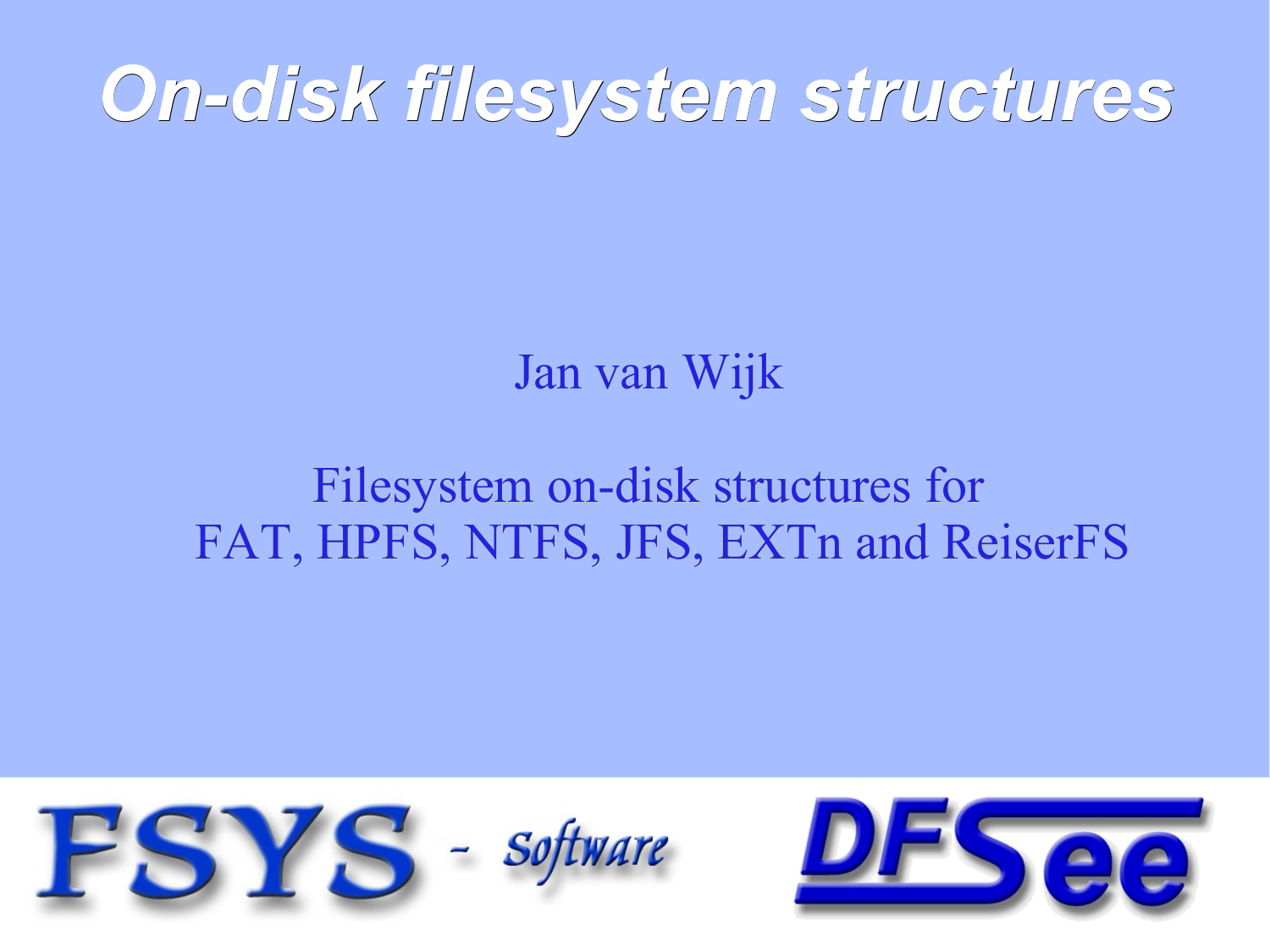#### *Presentation contents*

- **Generic filesystem architecture** 
	- (Enhanced) FAT(32), File Allocation Table variants
	- HPFS, High Performance FileSystem (OS/2 only)
	- NTFS, New Technology FileSystem (Windows)
	- JFS, Journaled File System (IBM classic or bootable)
	- **EXT2, EXT3 and EXT4 Linux filesystems**
	- **ReiserFS, Linux filesystem**

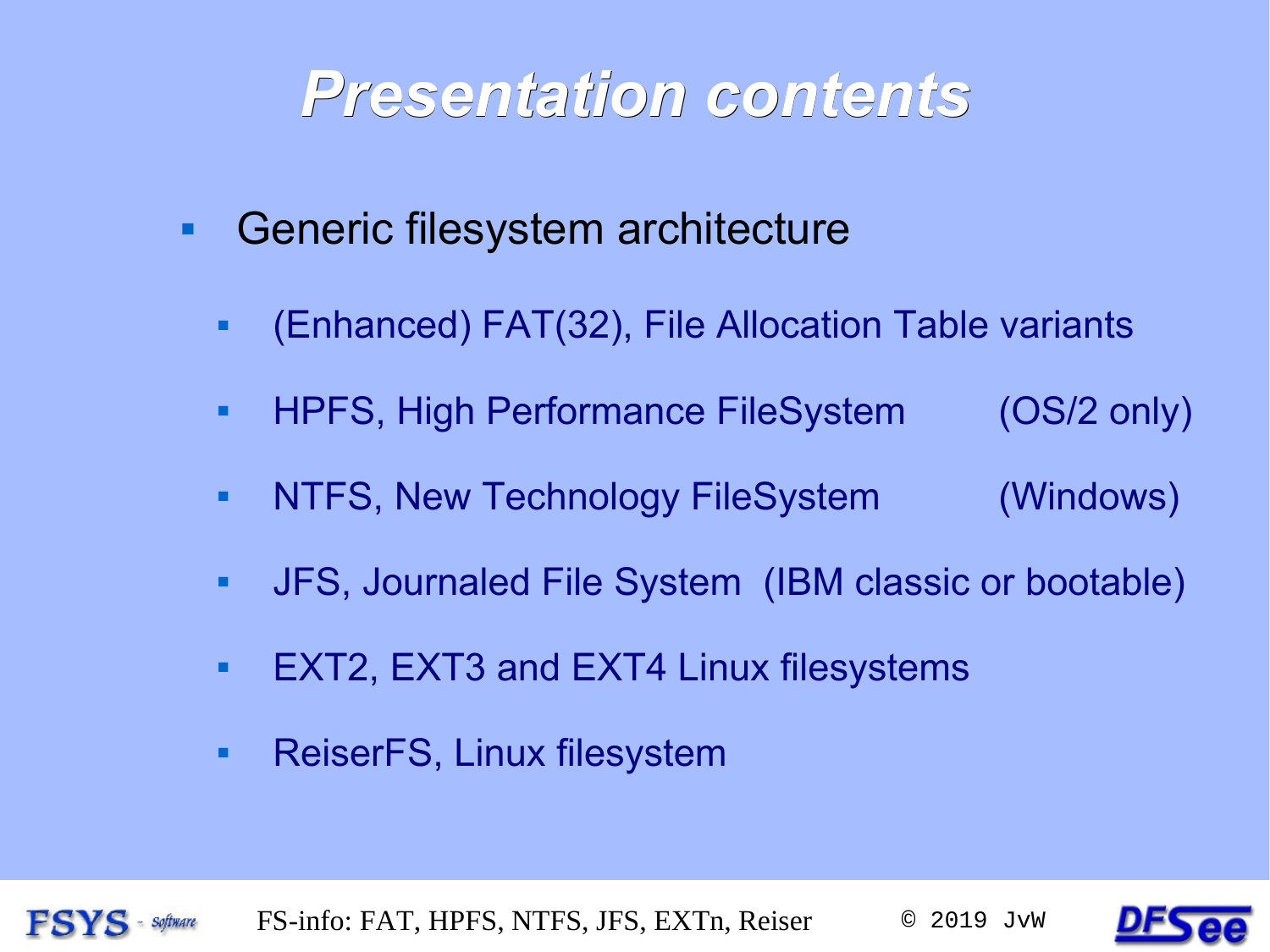# *Who am I ?* Jan van Wijk

- Software Engineer, C, C++, Rexx, PHP, Assembly
- Founded FSYS Software in 2001, developing and supporting DFSee from version 4 to 16.x
- **First OS/2 experience in 1987, developing parts** of OS/2 1.0 EE (Query Manager, later DB2)
- Used to be a systems-integration architect at a large bank, 500 servers and 7500 workstations
- **Developing embedded software for machine** control and appliances from 2008 onwards

#### Home page: *<https://www.dfsee.com/>*

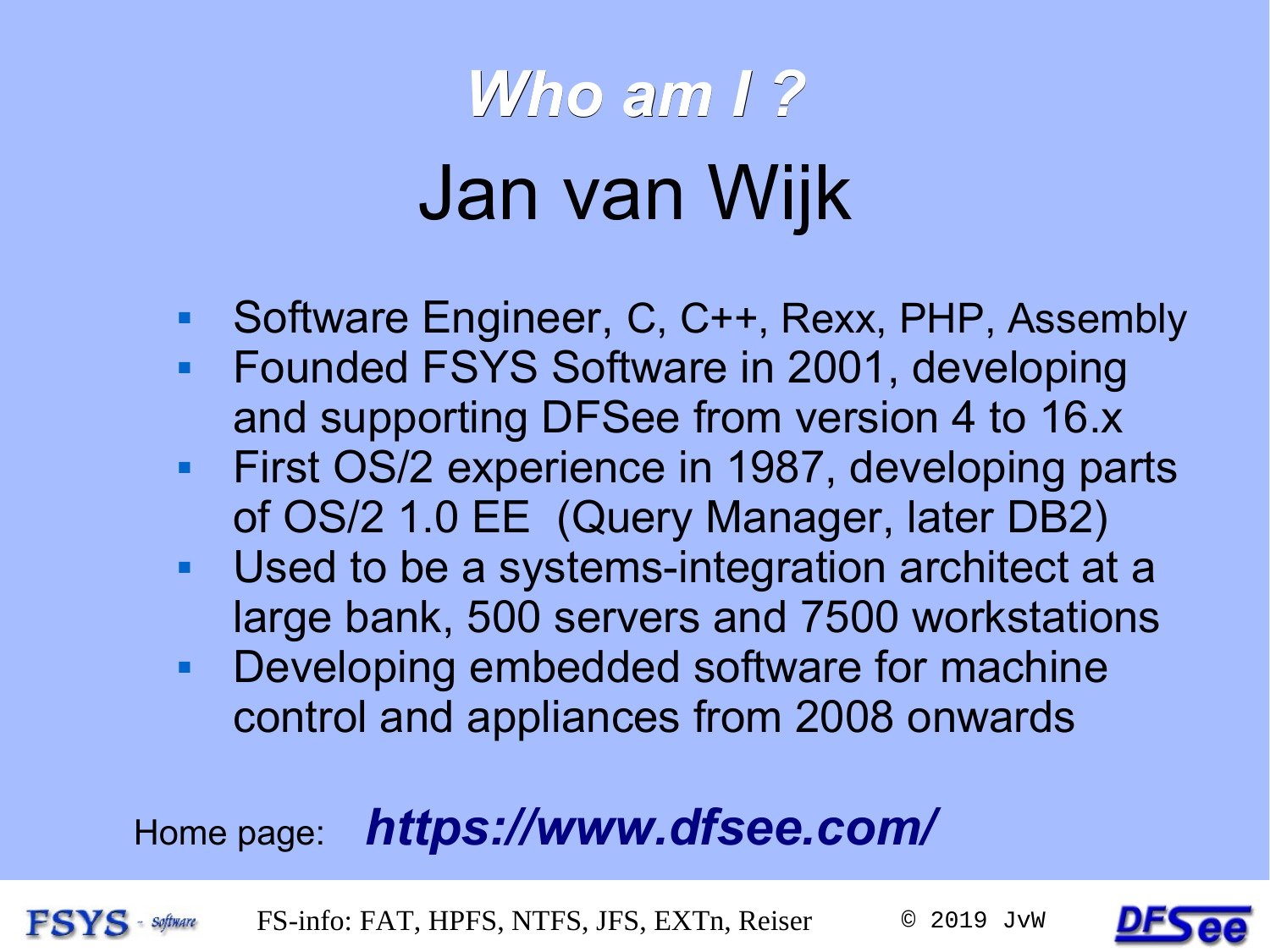## *Information in a filesystem*

- Generic volume information
	- Boot sector, super blocks, special files ...
- **File and directory descriptive inform** 
	- Directories, FNODEs, INODEs, MFT-records
	- Tree hierarchy of files and directories
- Free space versus used areas
	- Allocation-table, bitmap
- Used disk-sectors for each file/directory
	- Allocation-table, run-list, bitmap

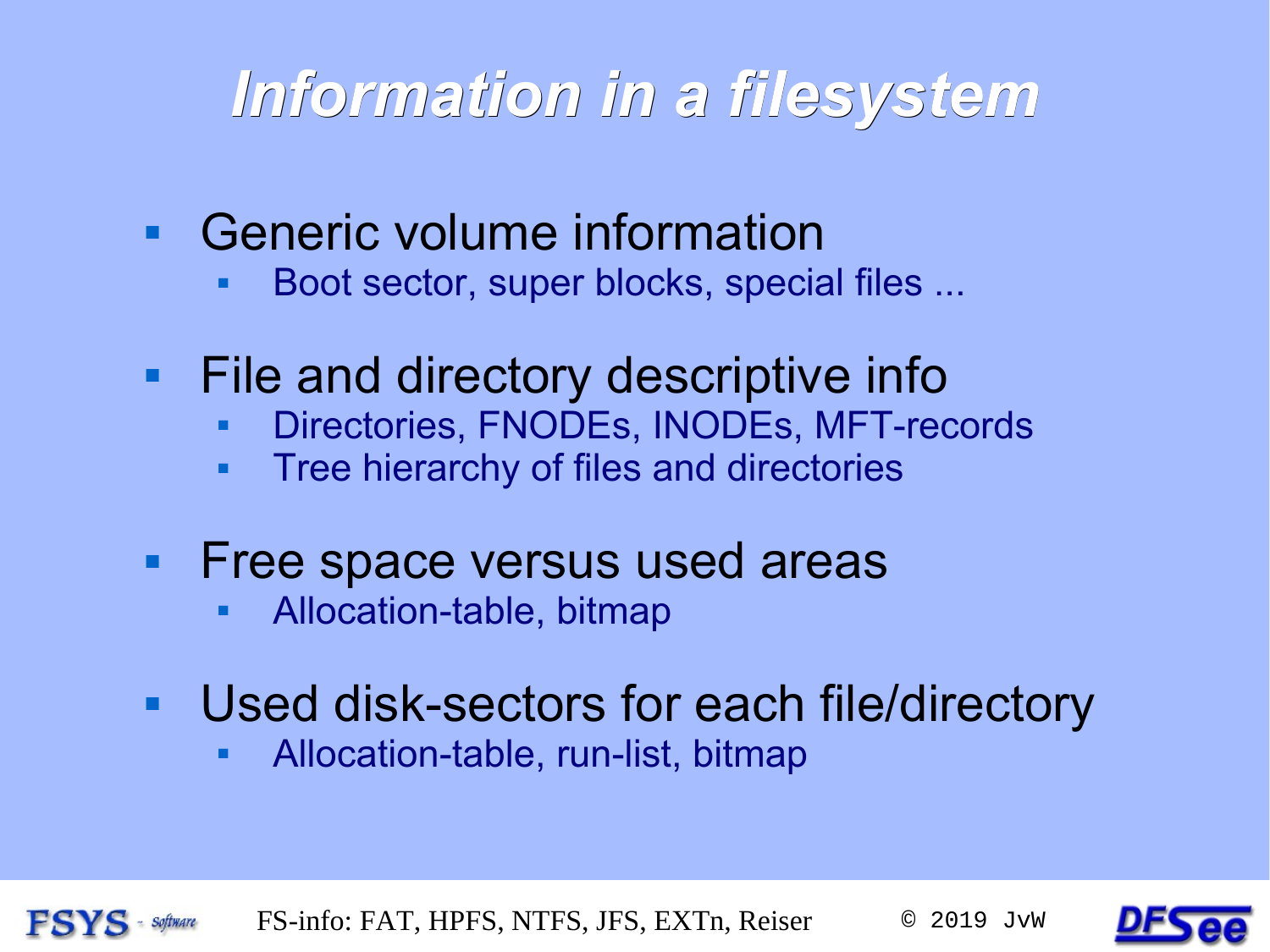## *File Allocation Table*

- **The FAT filesystem was derived from older** CPM filesystems for the first (IBM) PC
- Designed for diskettes and small hard disks
- Later expanded with subdirectory support to allow larger hierarchical filesystems
- Supported natively by the OS/2 kernel and almost any other modern operating system
- OS.2 (and Windows) enhancements usually implemented in installable filesystems like FAT32.IFS and VFAT.IFS

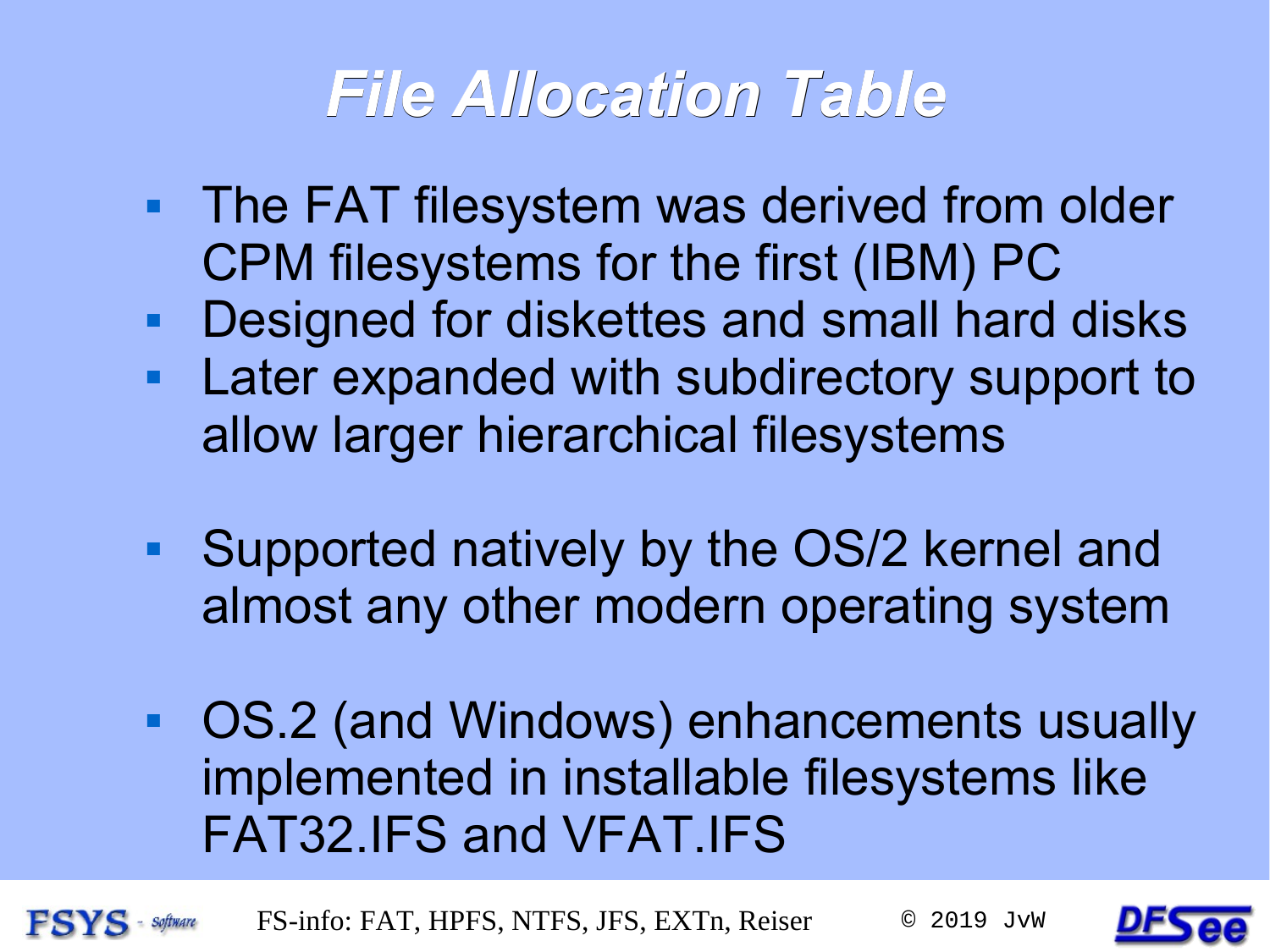## *FAT(12/16) Volume layout*



- **Bootsector, bootcode, labels** and geometry/size info (BPB)
- **File Allocation table, 12/16 bits** for every cluster in the volume
- Exact duplicate of  $1<sup>st</sup> FAT$
- **Fixed size, fixed position**
- **First data located at cluster 2**
- Has clusters of filedata as well as clusters with sub-directories

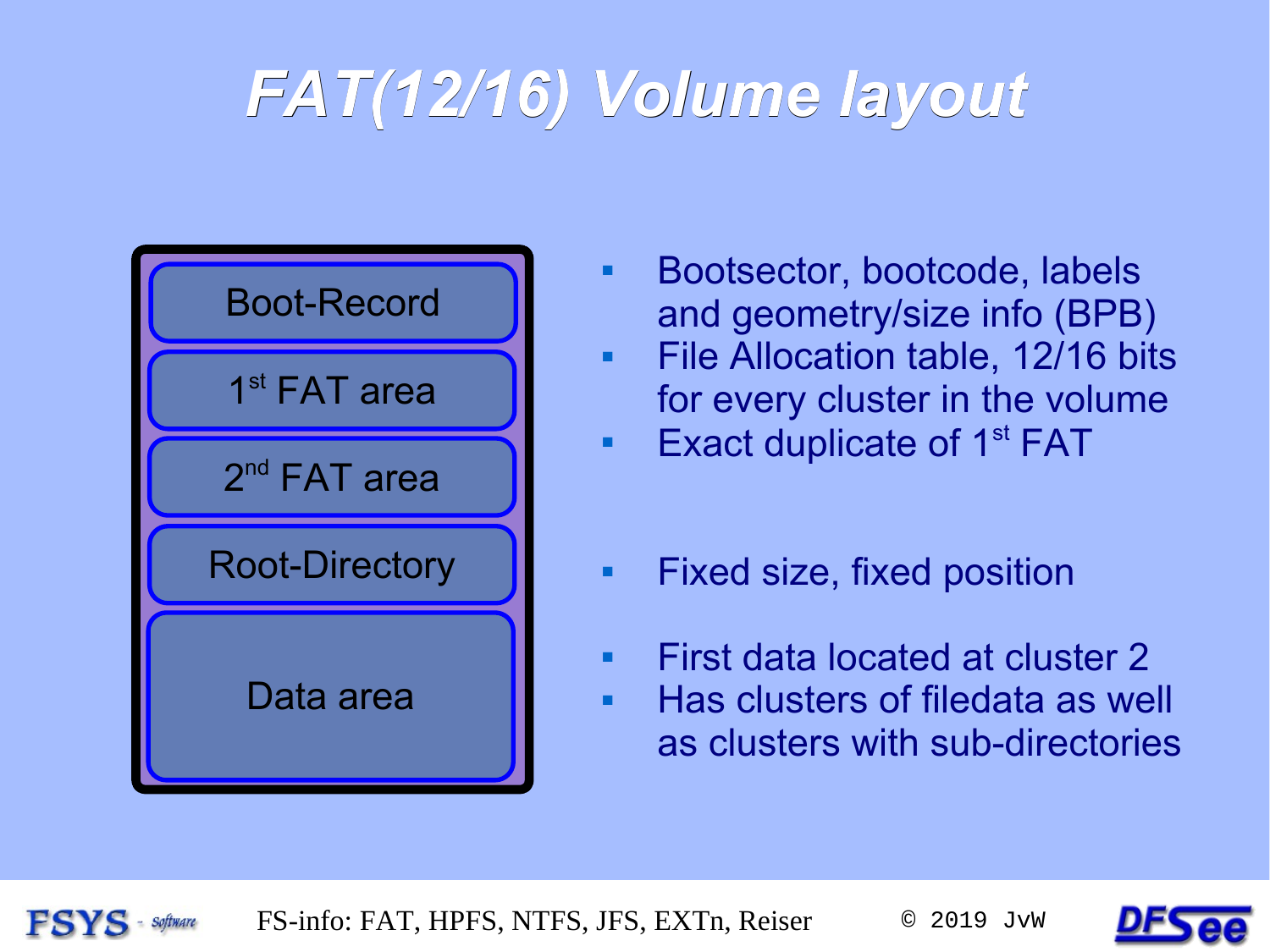#### *The Allocation Table*

- The actual File Allocation Table has ONE value for every allocation unit (cluster), values are:
	- Free, the cluster is NOT in use, value is 0 (zero)
	- 2 .. max, location of the NEXT cluster in the chain
	- EOF, end of file, this is the last cluster in the chain
	- BAD, the cluster is unusable due to bad sectors
- Each value can be 12 bits, 16 bits or 32 bits depending on volume and cluster size.
- A directory entry points to the FIRST cluster of an 'allocation chain' representing each cluster used by this file or directory, ending in an EOF

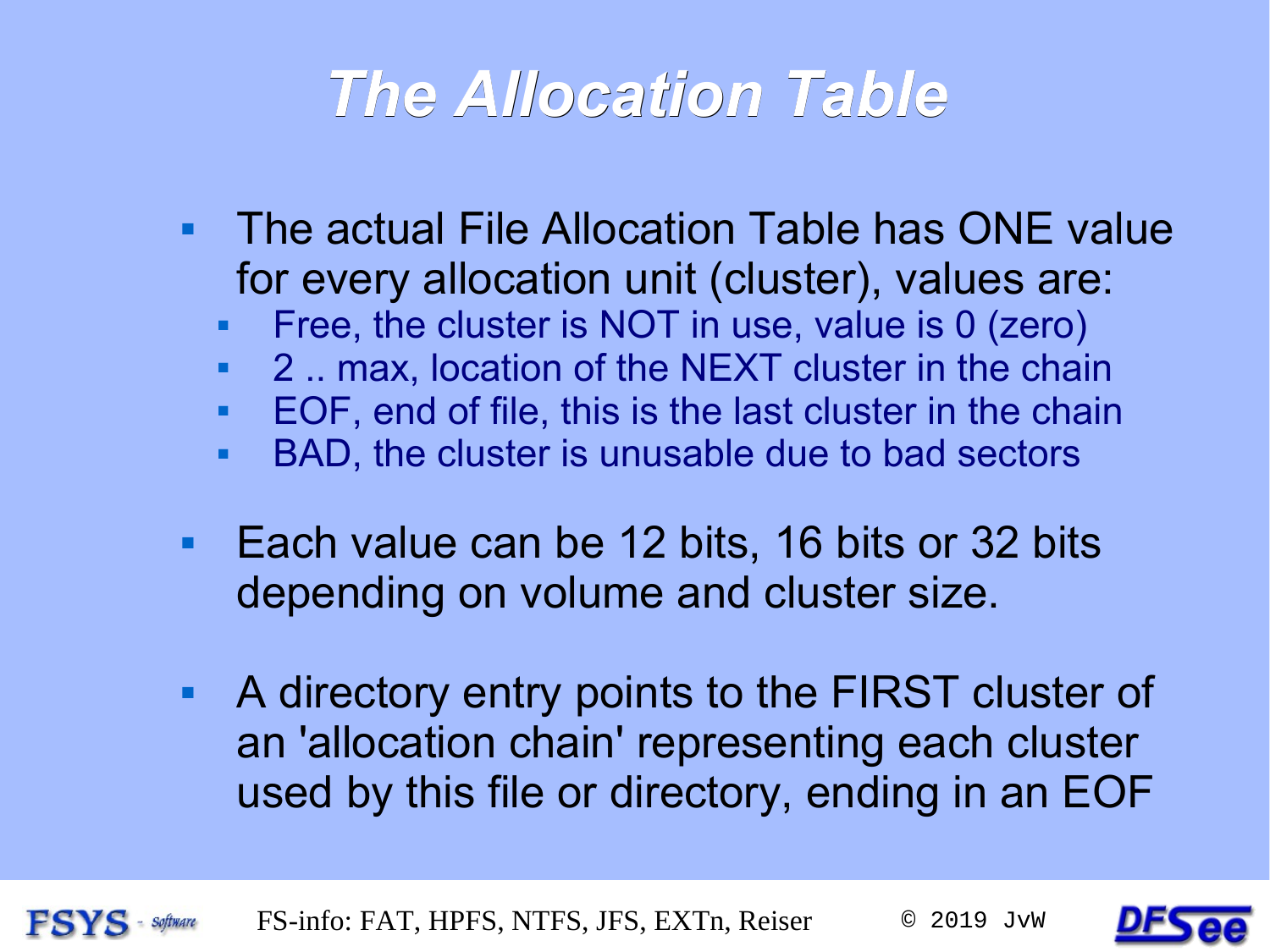#### *FAT Allocation Chain*

Directory entries **Part of the FAT area** 





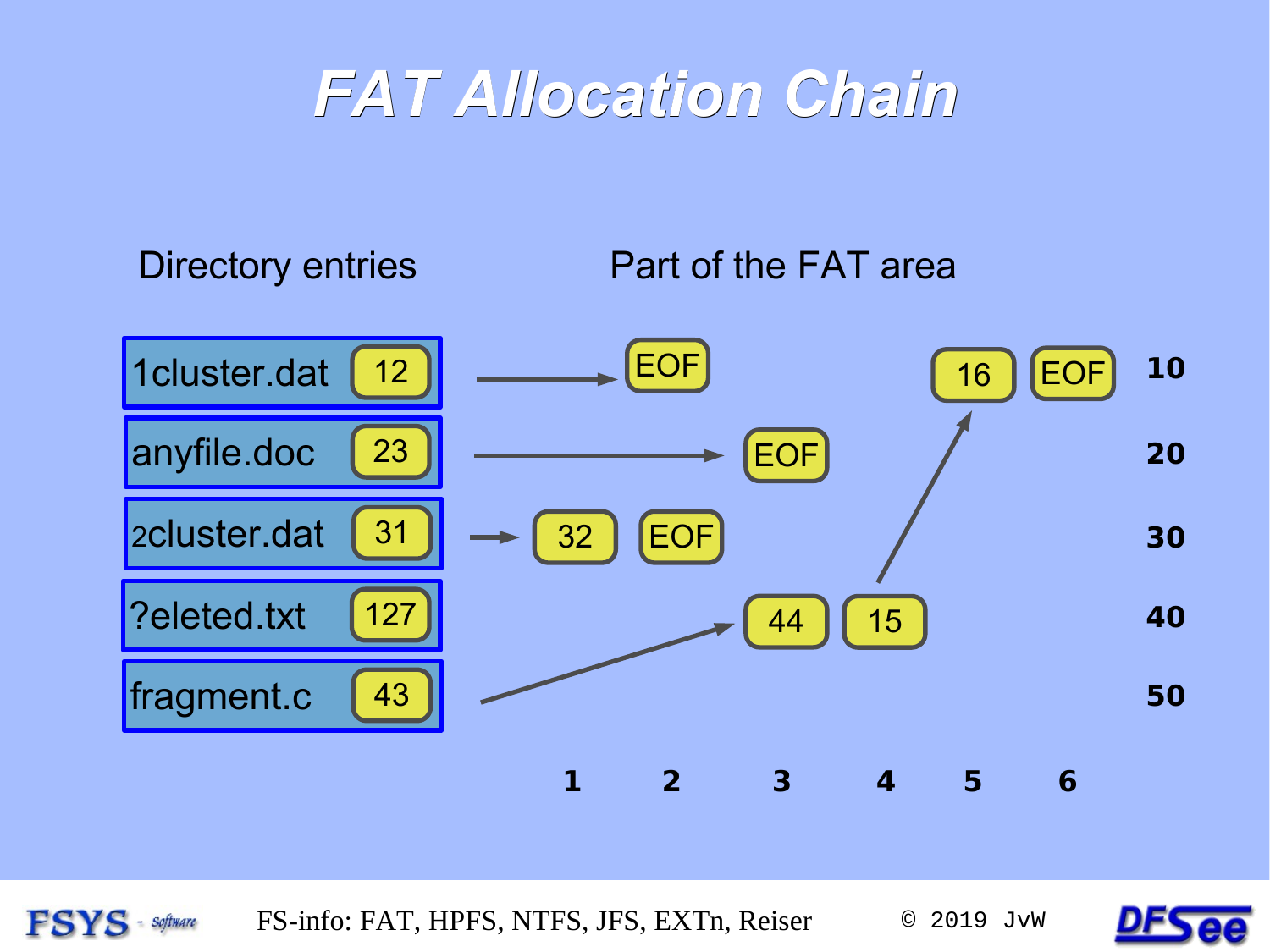## *FAT(32) directory entries*

#### A basic FAT directory entry contains:

- 8 character BASE filename
- 3 character file extension
- 1 byte attribute with RO, System, Hidden etc
- 4 byte date and time information
- 2 bytes (16-bit) cluster number for FIRST cluster
- 4 bytes (32-bit) file size, maximum value 2 Gb

#### OS/2, FAT32 and VFAT may add:

- 2 bytes index value to OS2 extended-attributes
- 2 bytes extra cluster number, making it 32-bit
- Extra create/access date and time fields (VFAT)
- Long Filename, storing a UNICODE filename up to 255 characters in entries preceding the regular one (used in FAT32, and possibly VFAT)

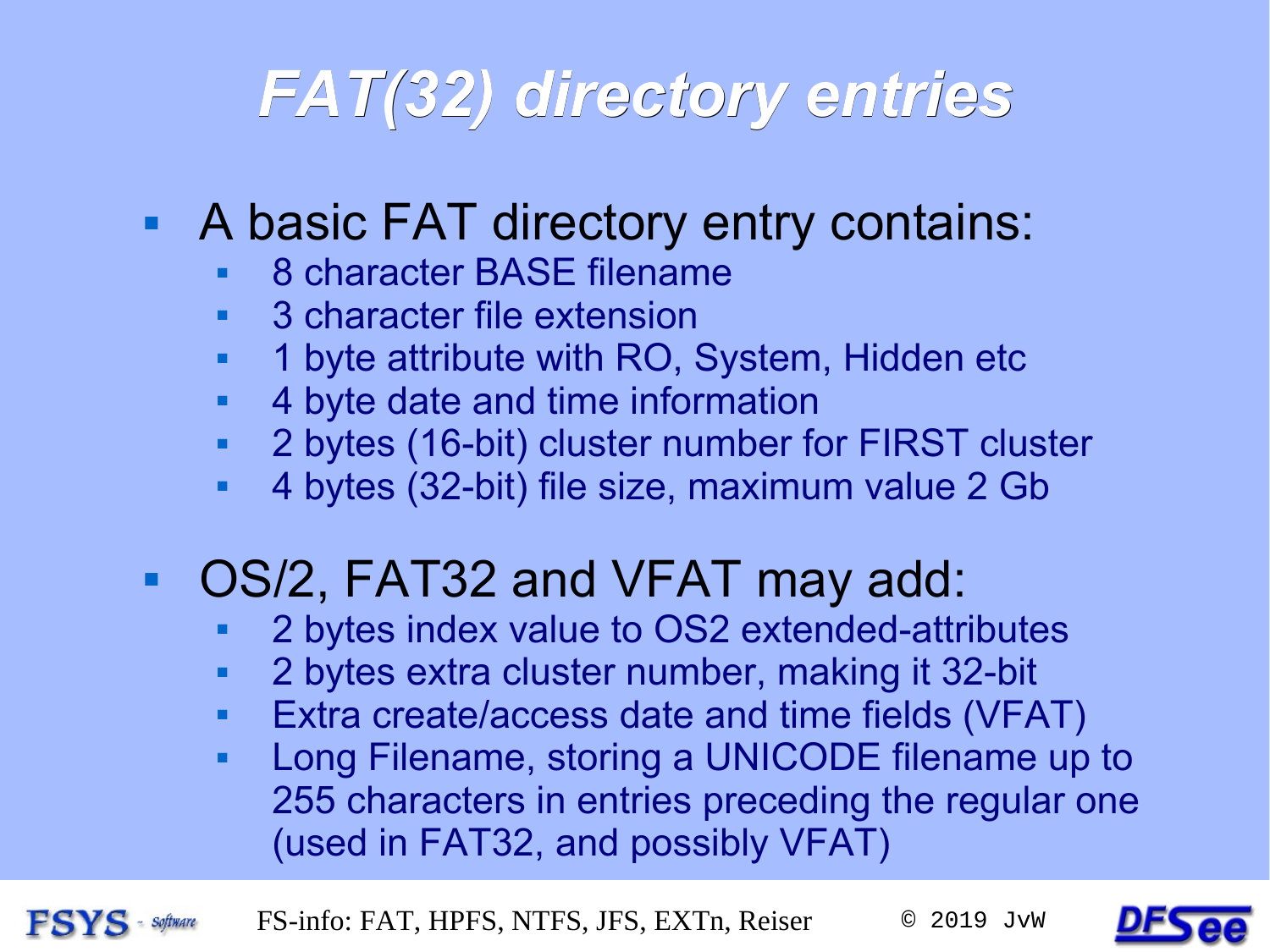#### *Common problems with FAT*

- Combined file-allocation and free space administration (no redundancy) may cause:
	- Lost clusters, allocated but no directory link
	- Cross-links, clusters that are in more than 1 chain
	- Undelete will be UNRELIABLE for fragmented files because the cluster allocation is unknown after the file is erased. (clusters will be marked FREE)

#### ■ OS/2 specific EA related problems:

- stored in one huge file "EA DATA . SF"
- The EA's for each file take up a full cluster in that file
- Linked from an index in the FAT directory entry, can be damaged by other OS's or defragmenters

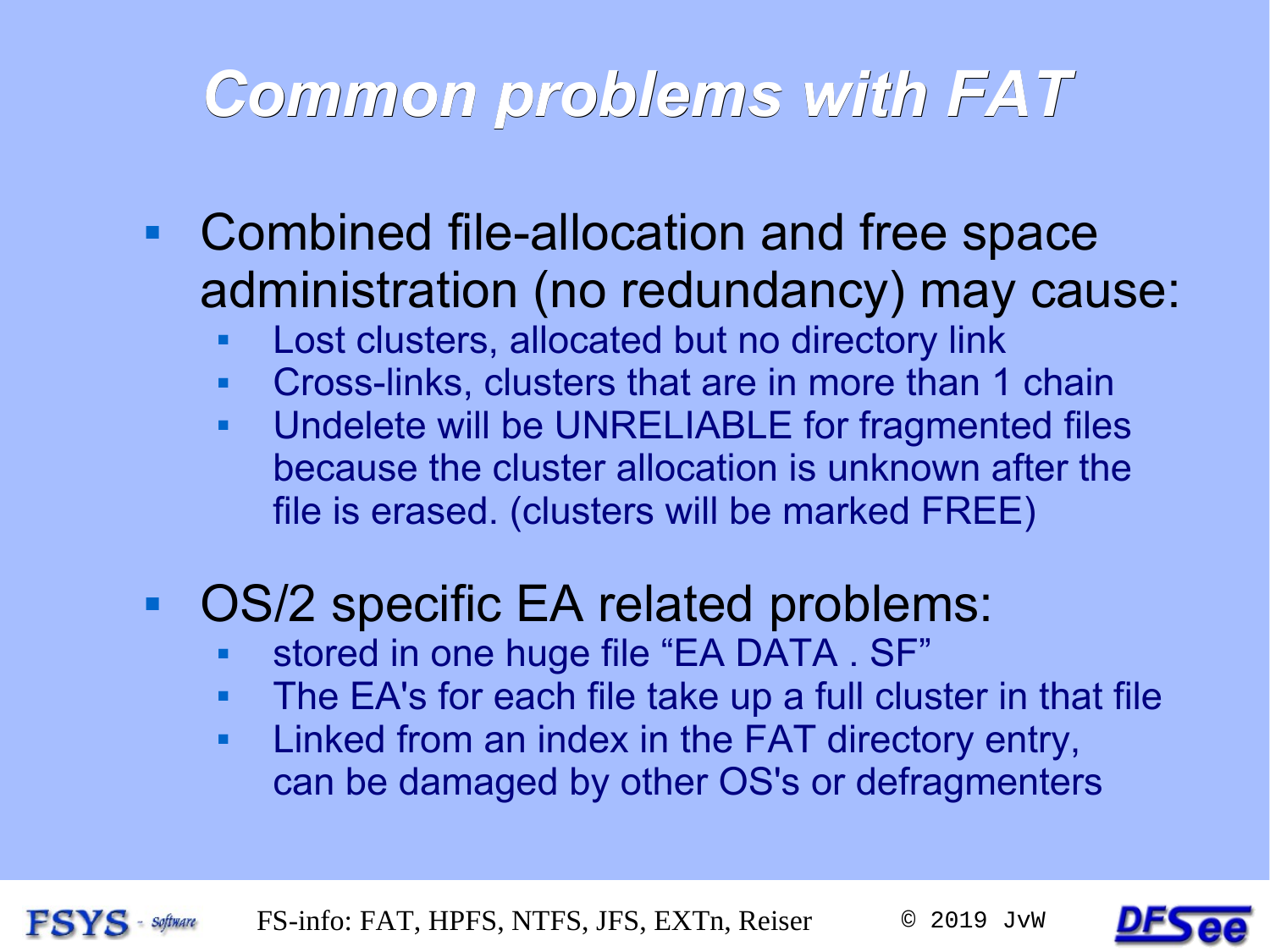## *FAT32 Volume layout*



- Boot sector, boot code, label, geometry and size info (BPB). Location of Root directory, free space size
- File Allocation table, 32 bits for every cluster in the volume
- Exact duplicate of  $1<sup>st</sup> FAT$
- **First data is located at cluster 2** (and often is the Root directory) Has clusters of file data as well
- as clusters with directories
- Windows implementation limit: only 28 bits of the 32 are used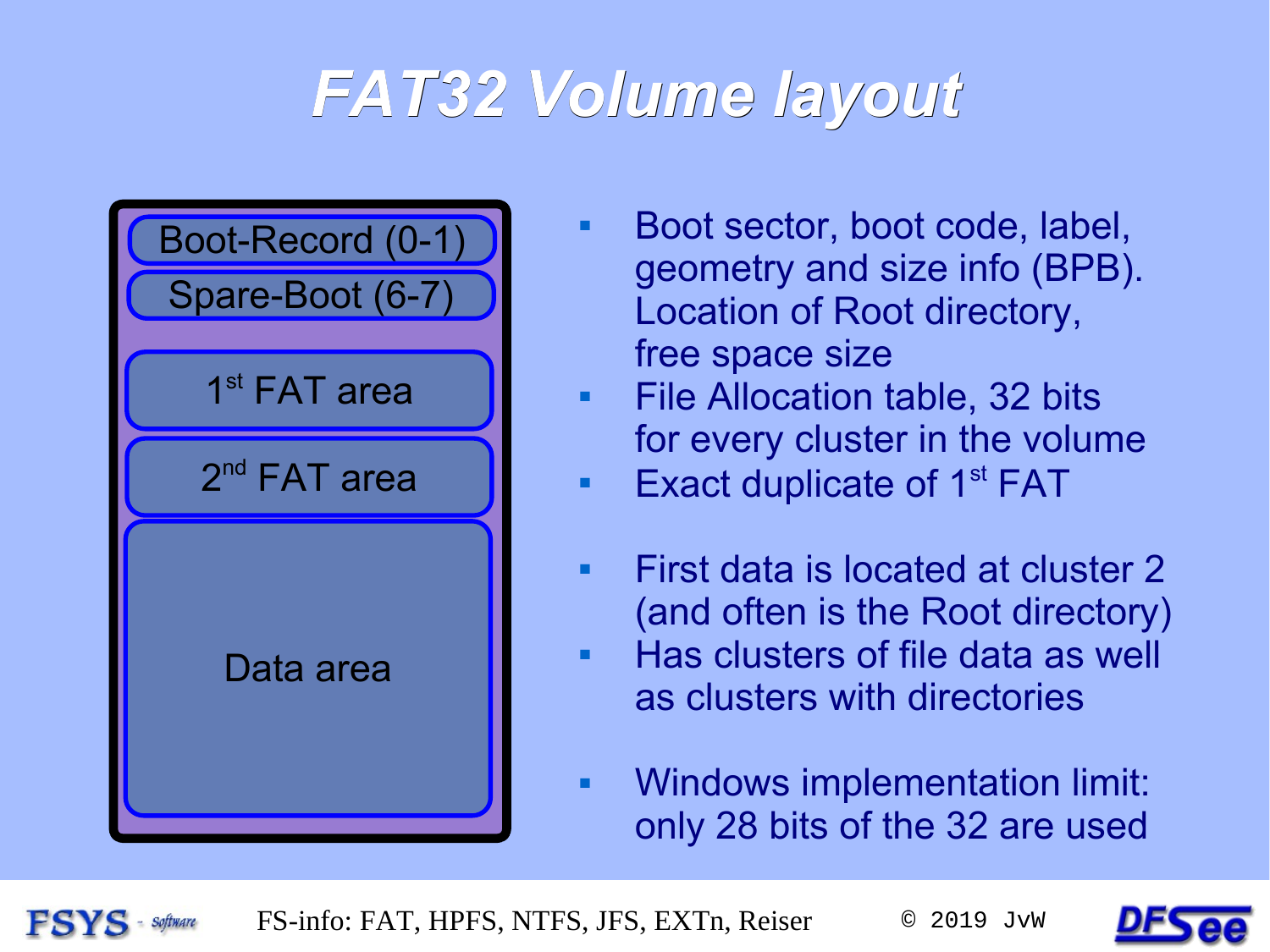#### *Enhanced/extended FAT filesystem*

- Designed for HUGE removable media and fast writing of large files (Video, Photo)
- Uses a separate allocation BITMAP file
- FAT entries are valid only for the fragmented files!
- Does NOT have a 'short' 8.3 filename!
- A journaled version (TexFAT) exists too, probably Win-CE (embedded use) only
- **Mandatory on SD-cards over 32Gb (SDXC)**

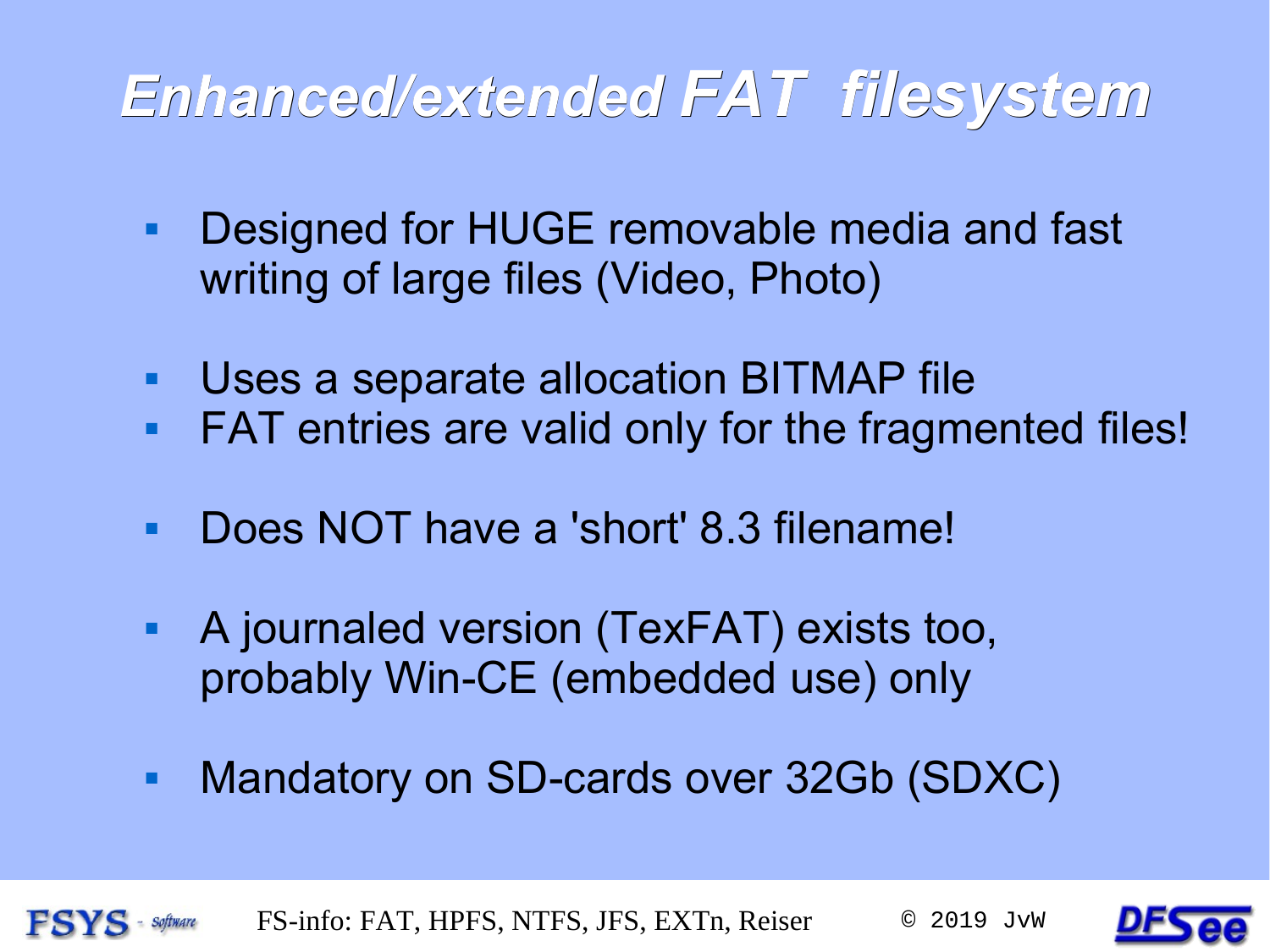## *Enhanced FAT features and limits*

- 64-bit partition/file size, allows HUGE files
- Uses all 32 bits for FAT entries (FAT32: 28)
- Sector size 512 to 4096 bytes supported
- Sector and Cluster size are recorded in boot-area
- **Cluster size up to 32 MiB (FAT32: 64 KiB)** 
	- Larger clusters means smaller bitmap/FAT => FASTER
- Create, Modify and Access time, in mSec
- Max 256 MiB directories (> 2 million files)
	- Directory entries can include a 'name-hash' to speed up searching in huge directories dramatically

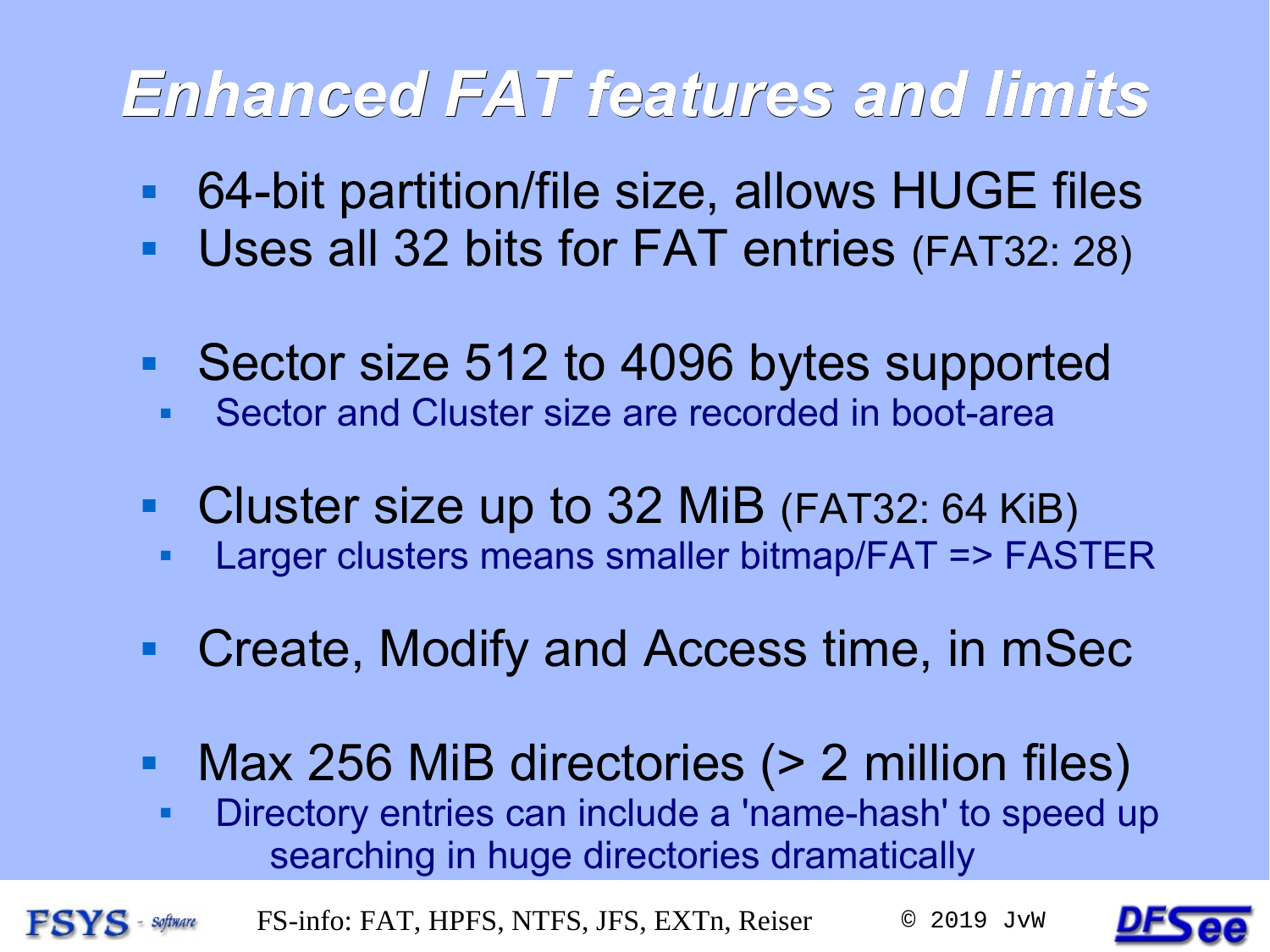## *Enhanced FAT directory entries*

- NOT compatible with other FAT filesystems!
- Each 32-byte entry has a specific 'type'
- Files/Directories have multiple entries:
	- FILE entry: Attributes and date/time info, checksum
	- STREAM entry: name-length, file sizes, first-cluster
	- NAME entry: Name (fragment) up to 15 unicode chars

#### Several other special purpose types exist:

- LABEL entry: Volume label, up to 11 unicode chars
- BITMAP entry: Flags + Cluster for Bitmap system file
- UPCASE entry: Flags + Cluster for Upcase system file
- VOLGUID entry: 16 bytes for a Volume GUID string
- PADDING entry: TexFAT (journaled), Win-CE only?
- **ACT entry: Access Control Table, Win-CE only**

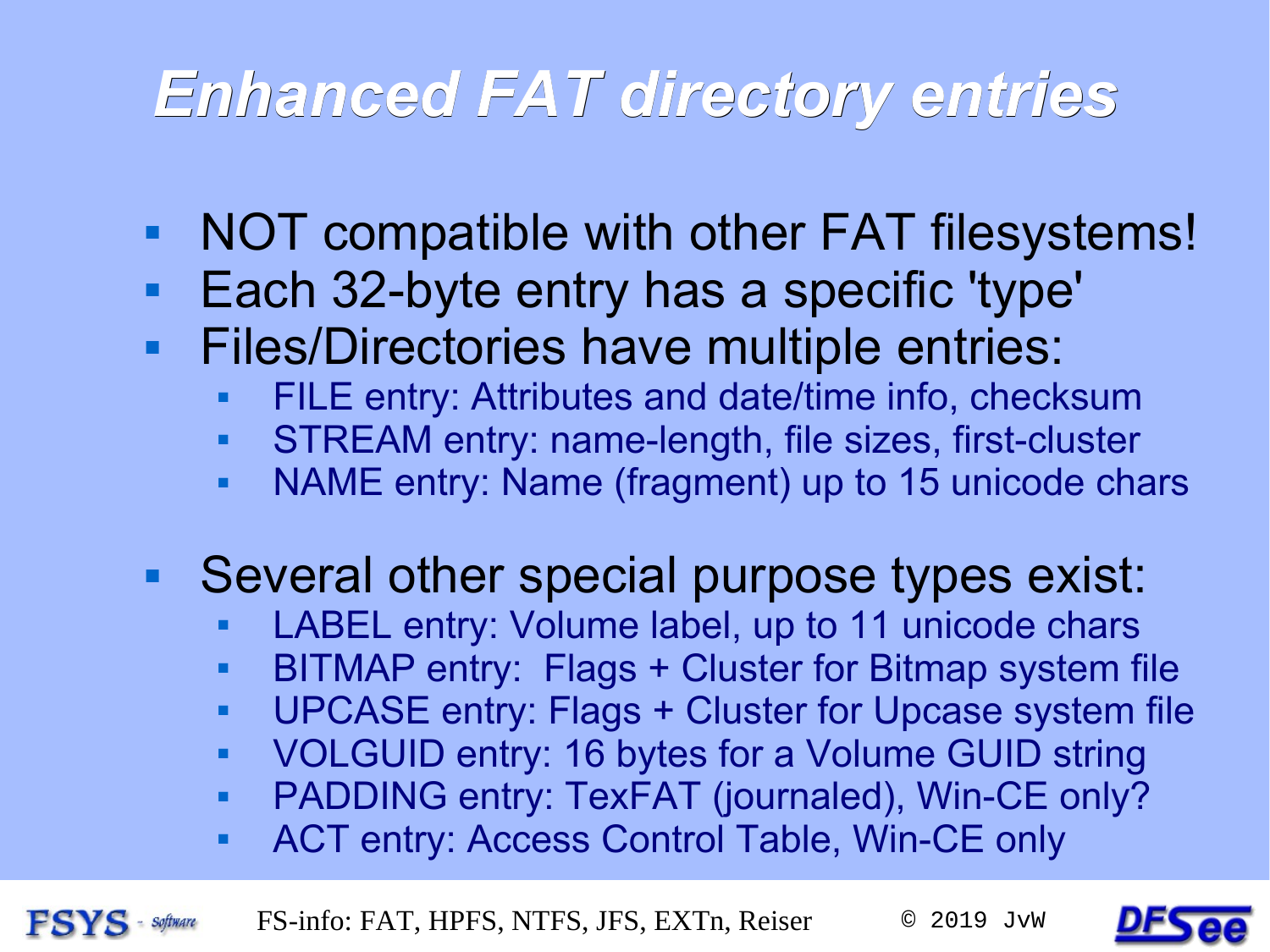## *Enhanced FAT Volume layout*



- Boot sector, boot code, (cluster) size info. Root directory cluster, OEM-area, boot checksum (Followed by FAT-area 'alignment gap')
- **File Allocation table, 32 bits** for every cluster in the volume
- $-2<sup>nd</sup>$  FAT optional, duplicate of 1<sup>st</sup> (Followed by data area 'alignment gap')
- **First data located at cluster 2**
- **Has clusters of (system) file data** and clusters with directories
- **Bitmap and Upcase table located** in data area as 'system files'
- **Bitmap, Upcase, Root directory** can be located anywhere!

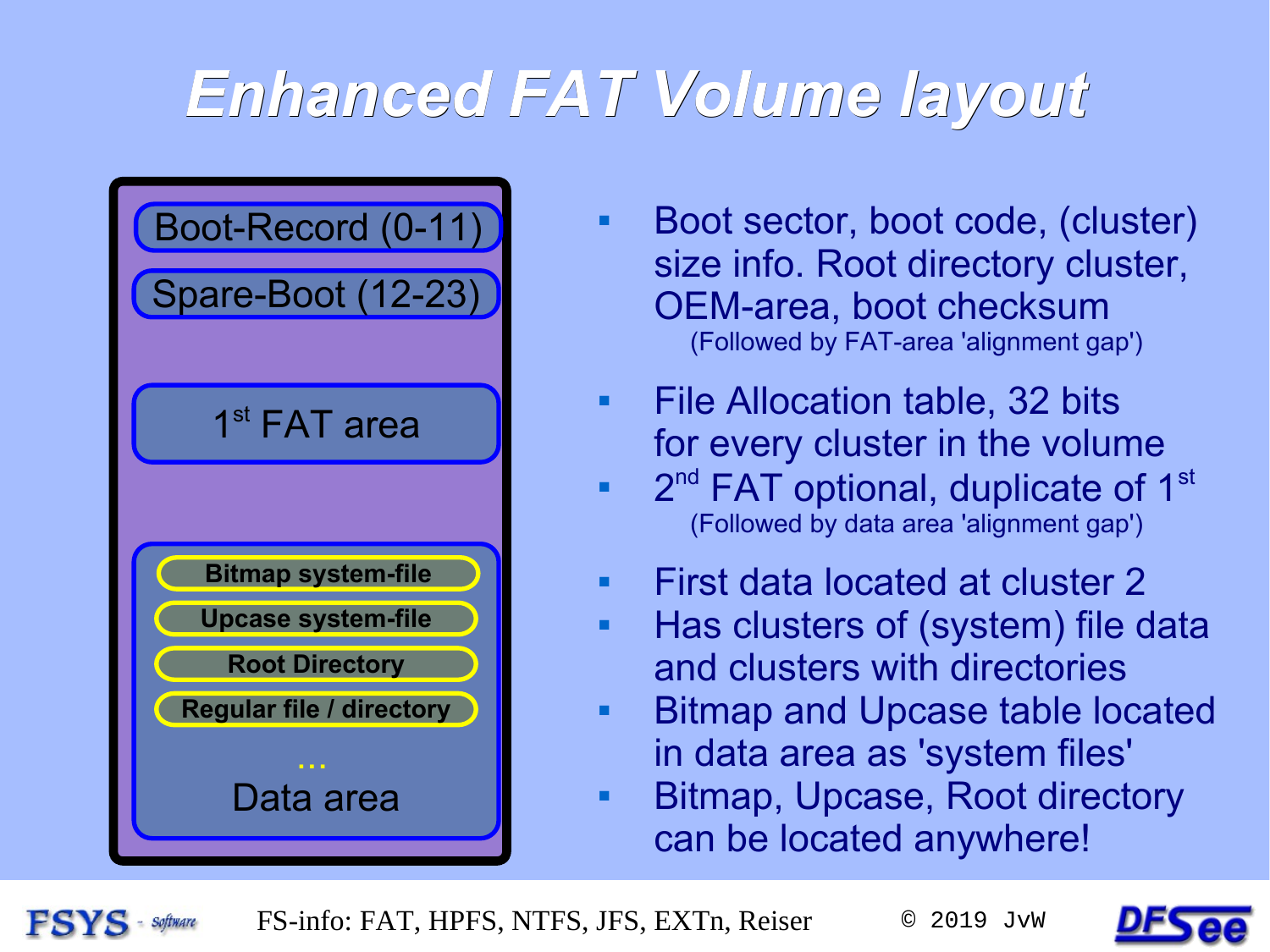#### *High Performance File System*

- **Designed by MS and IBM to overcome the** shortcomings of the FAT filesystem
- **Based on UNIX-like Fnodes and B-trees**
- Designed for larger hard disks ( > 100 MiB)
- **More redundancy, less sensitive to crashes**
- B-trees, fragmentation is less of a problem
- E Implemented as Installable Filesystem with dedicated caching (HPFS.IFS, HPFS386.IFS)



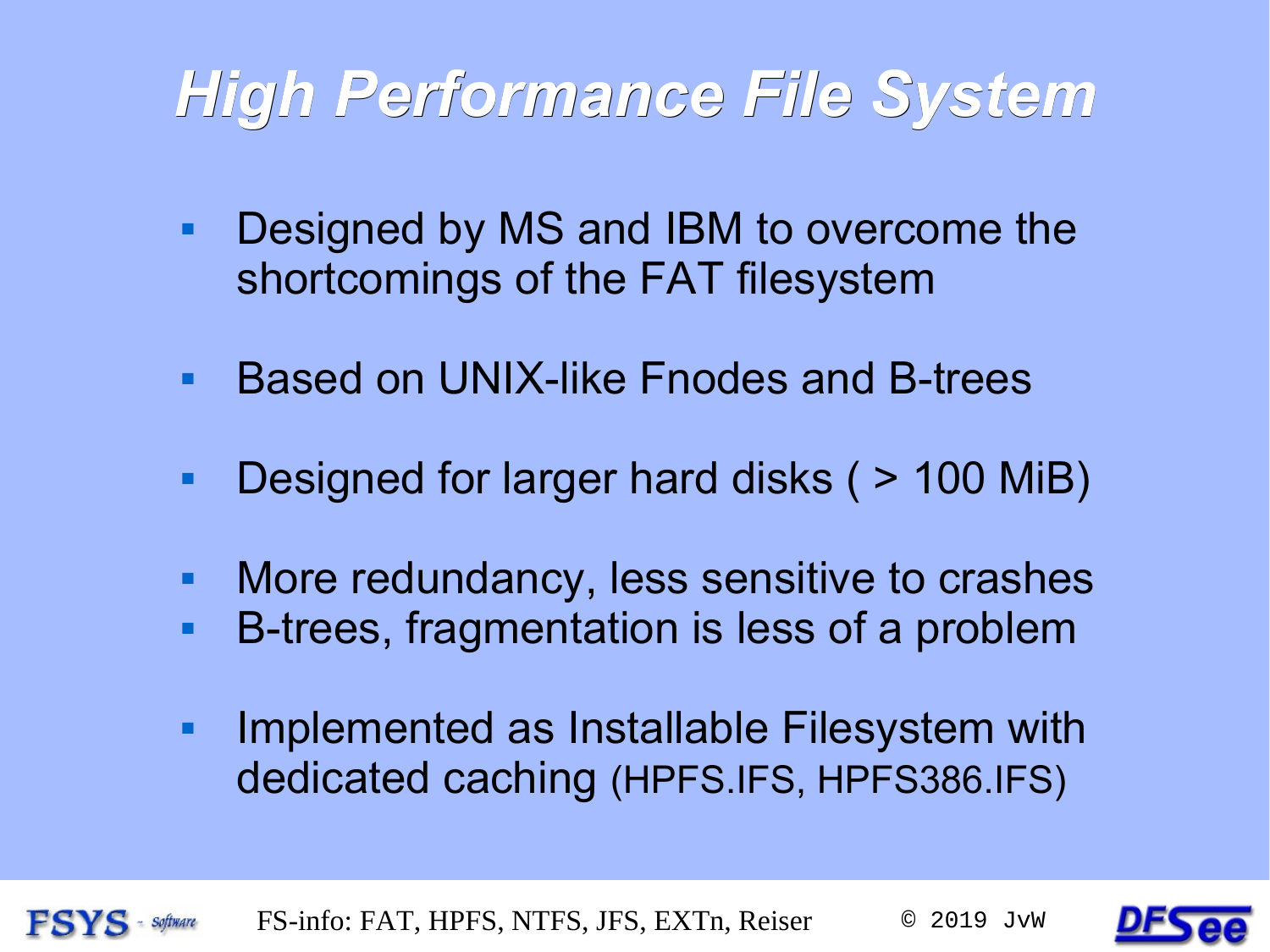#### *HPFS Features and limits*

- FS-size up to 2 terabyte (2048 GiB) by design
- OS/2 implementation limit of 64 GiB due to shared cache design (5 bits of 32 for cache use)
- Allocation in single 512-byte sectors
- Filename maximum length of 254 characters
- Support for multiple codepages for filenames
- B-trees used for allocation and directories
- **Multi-level cache: Paths, Directories and Data**



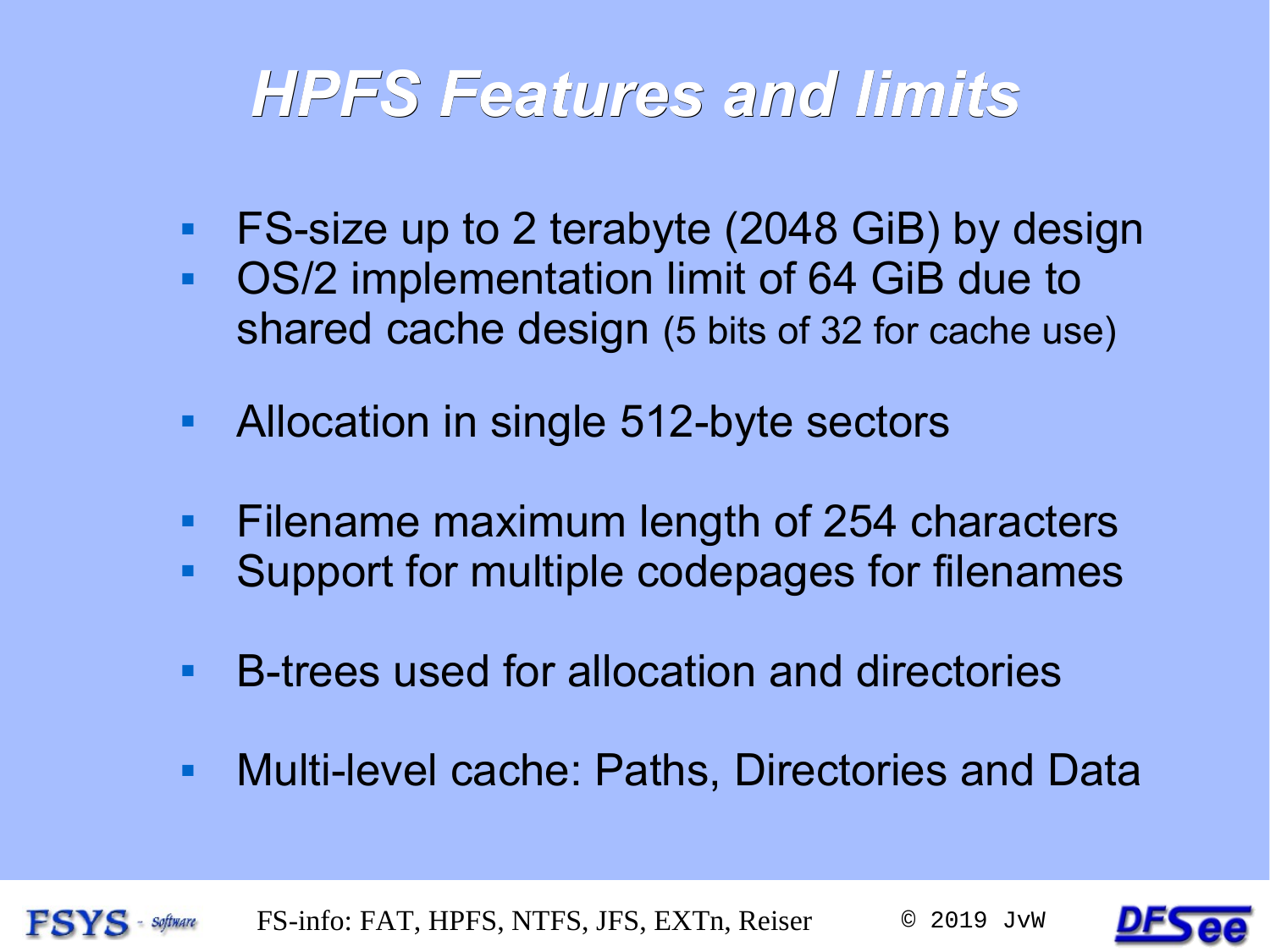## *HPFS Volume layout*



- **Boot sector with HPFS boot code**
- Fixed volume information pointer to Root directory
- Variable volume information
- Division in 8 MiB data bands
- Codepage, Hotfix, Spare etc
- **Preallocated DIR-blocks, 1%** in middle of volume (max 800 Mb)
- Separate Directory BITMAP
- File data + extra allocation and directory blocks when needed

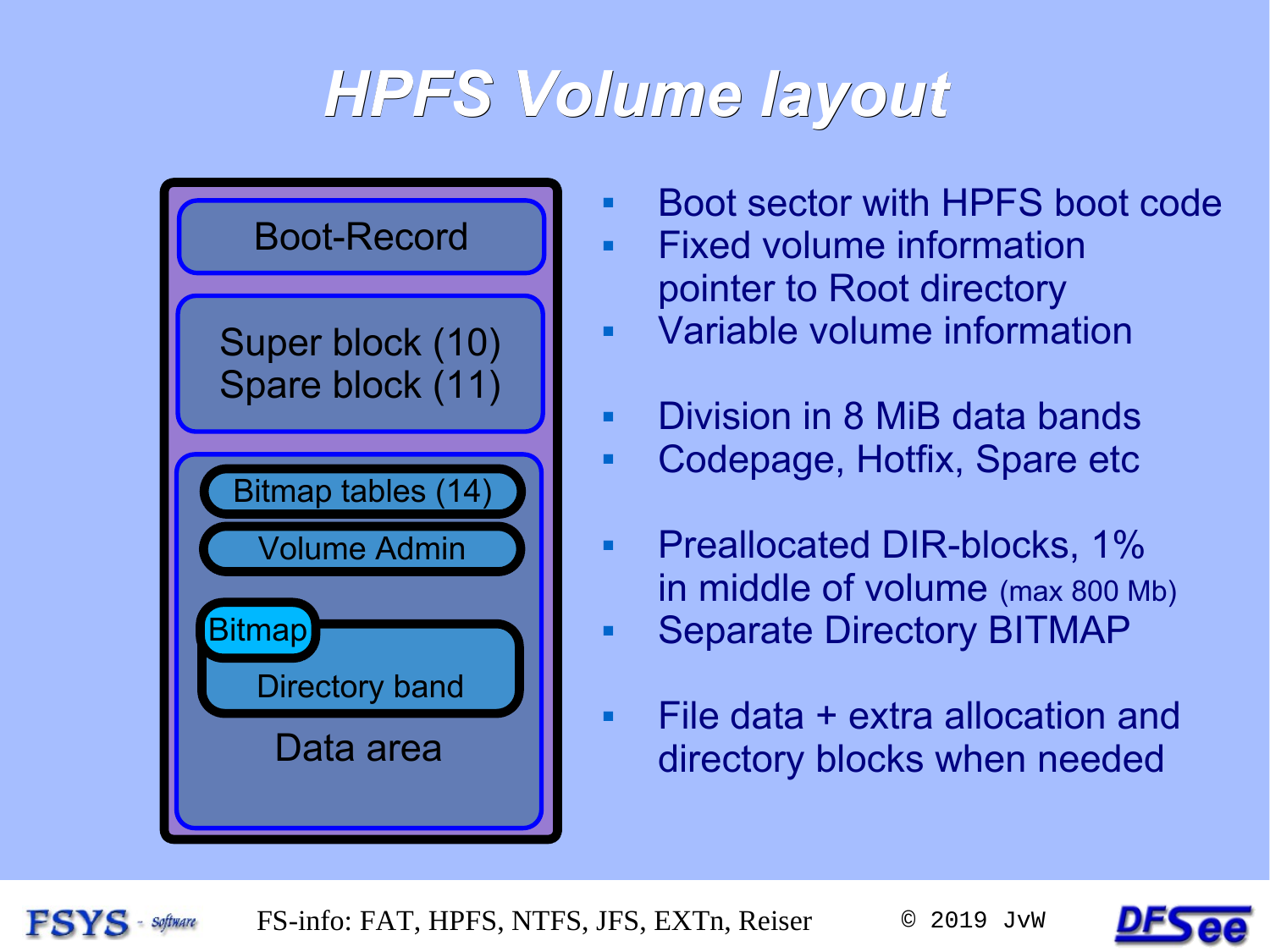## *HPFS data-bands layout*



**Data Bands:** 

- Area of a FIXED size of 8 MiB (128 per gigabyte partition size)
- **Each has a free space BITMAP** that is located at the start or at the end (alternating) so they are back-to-back
- Maximum UNFRAGEMENTED file size is limited to nearly 16 MiB because of the bitmaps located within each band

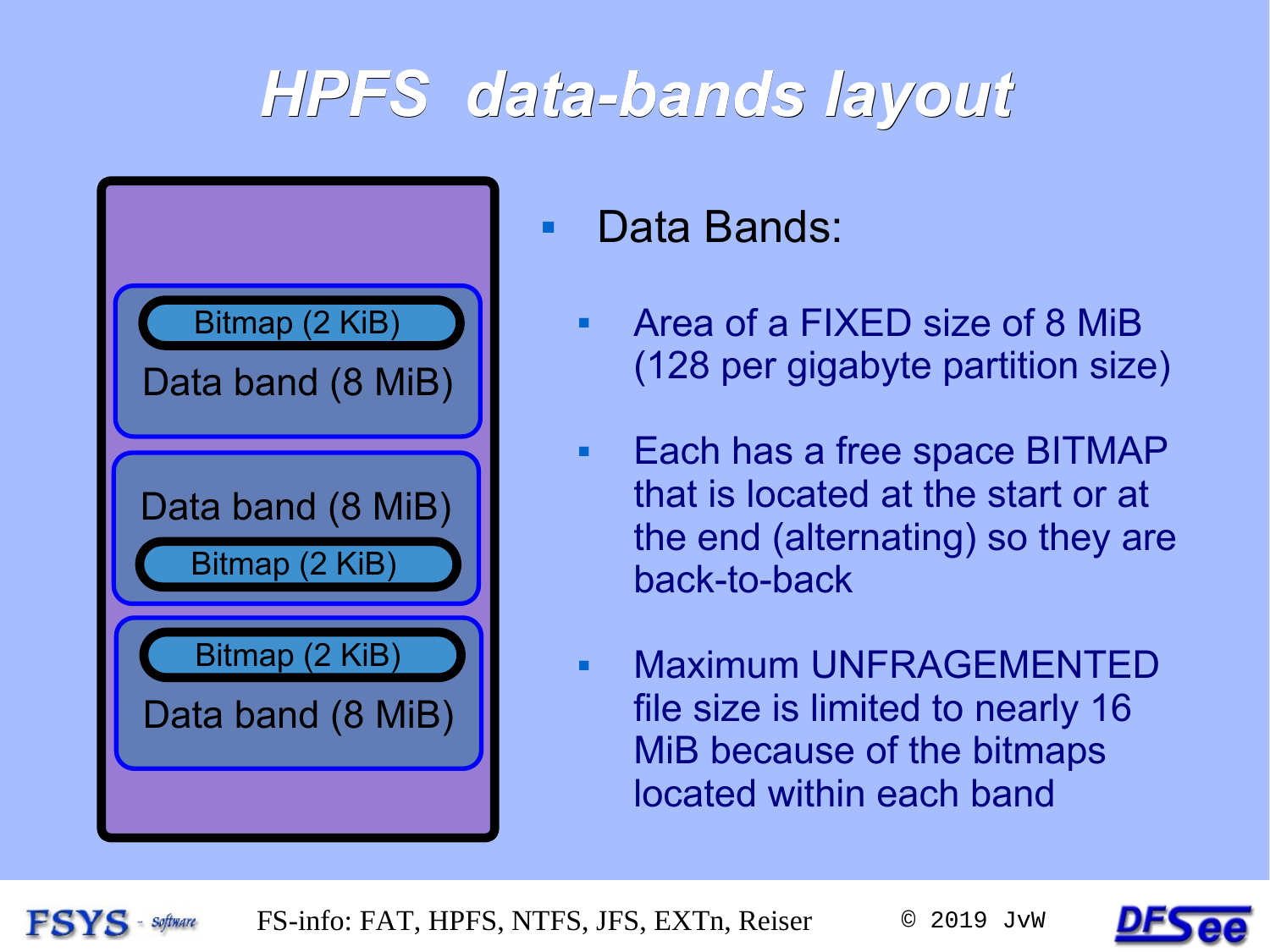#### *HPFS File allocation*



**FSYS** - Software

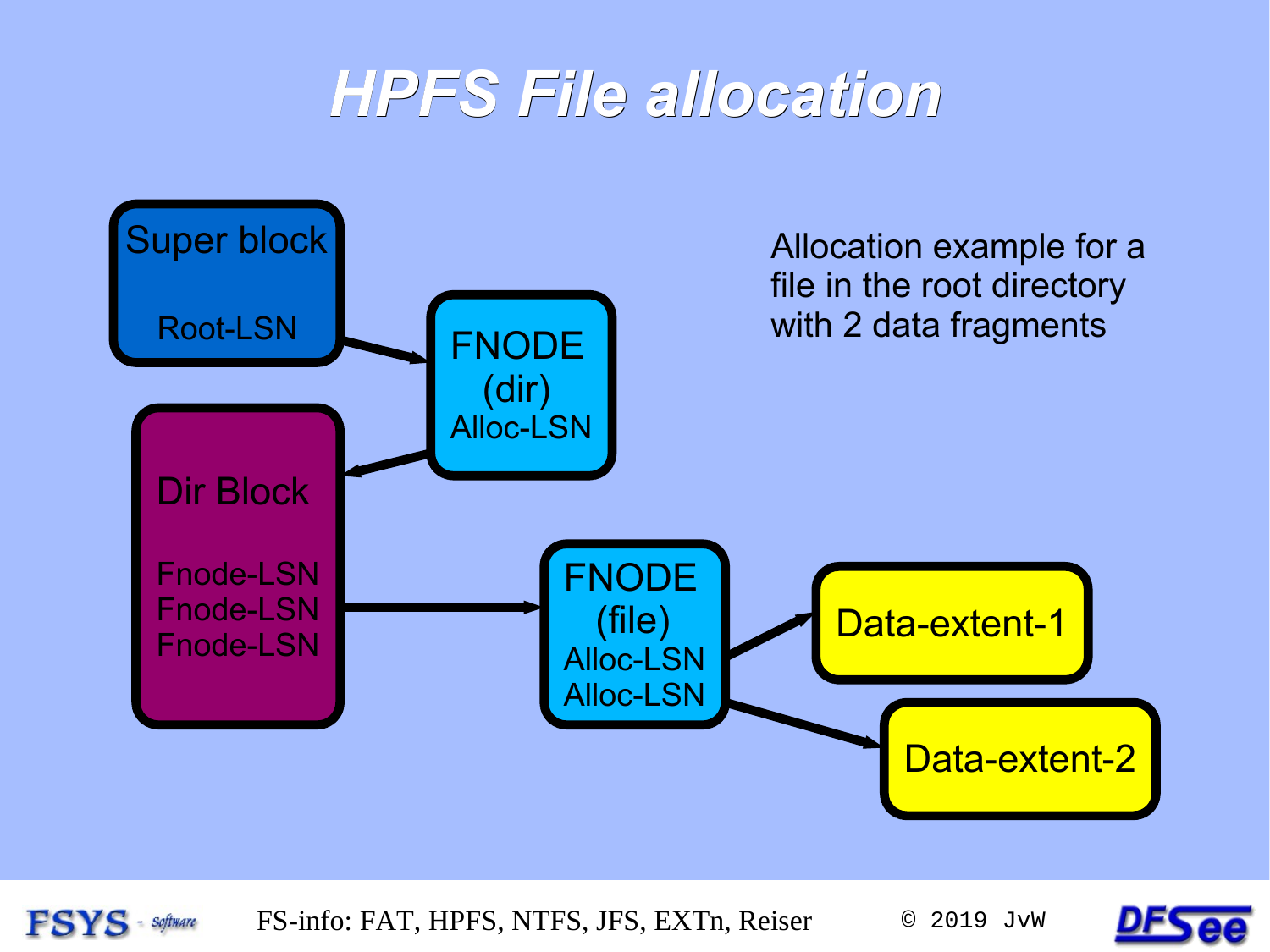#### *HPFS Fnode layout*

#### An Fnode is 512 bytes with fixed size info:

- Unique binary signature string 'ae 0a e4 f7'
- Sector number (LSN) for Parent directory
- First 15 characters of the filename (for undelete)
- **Length of filename, and length of the file data**
- Type of the Fnode, either File or Directory
- Allocation information, max of 8 LSN+size pairs
- DASD limits (user quota, HPFS386 only)
- Then, variable sized info may be present, either in the Fnode itself or externally:
	- Extended-attribute data (.longname, .icon etc)
	- Access Control Lists (HPFS386 only)

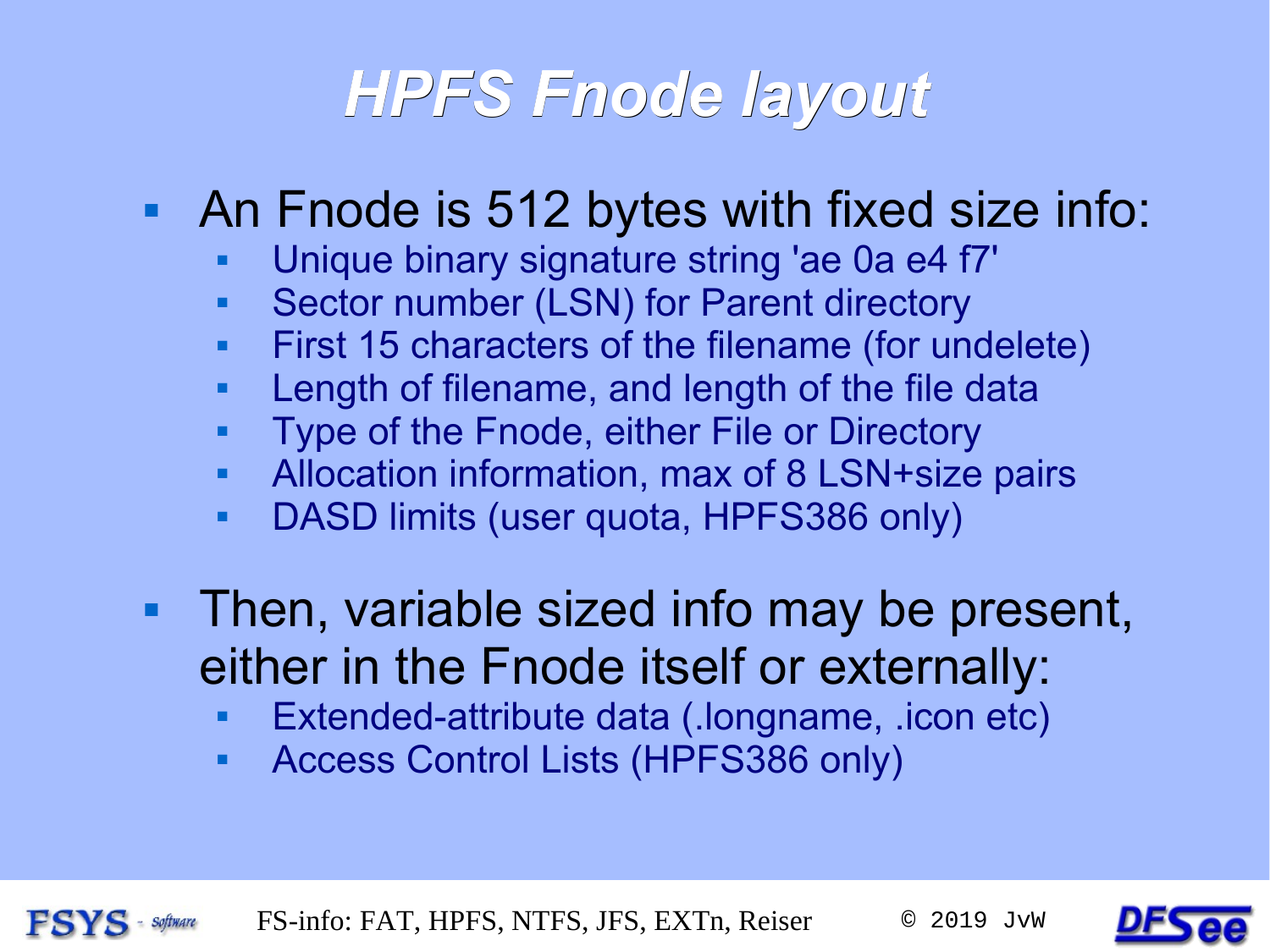#### *HPFS DirBlock layout*

#### A DirBlock is 2048 bytes with fixed size info:

- Unique binary signature string 'ae 0a e4 77'
- LSN for Parent and type Fnode or DirBlock (B-tree)
- **Sector number for THIS Directory-Block**
- Number of changes since creation of the block

#### **Then, variable sized Directory info with:**

- A B-tree 'down' pointer (DirBlock LSN), OR
- Three date/time fields creation, modify, last access
- The standard (FAT, SHRA) attributes
- File data length and extended-attribute length
- Codepage number to use with the filename
- Variable sized filename, max 254 characters



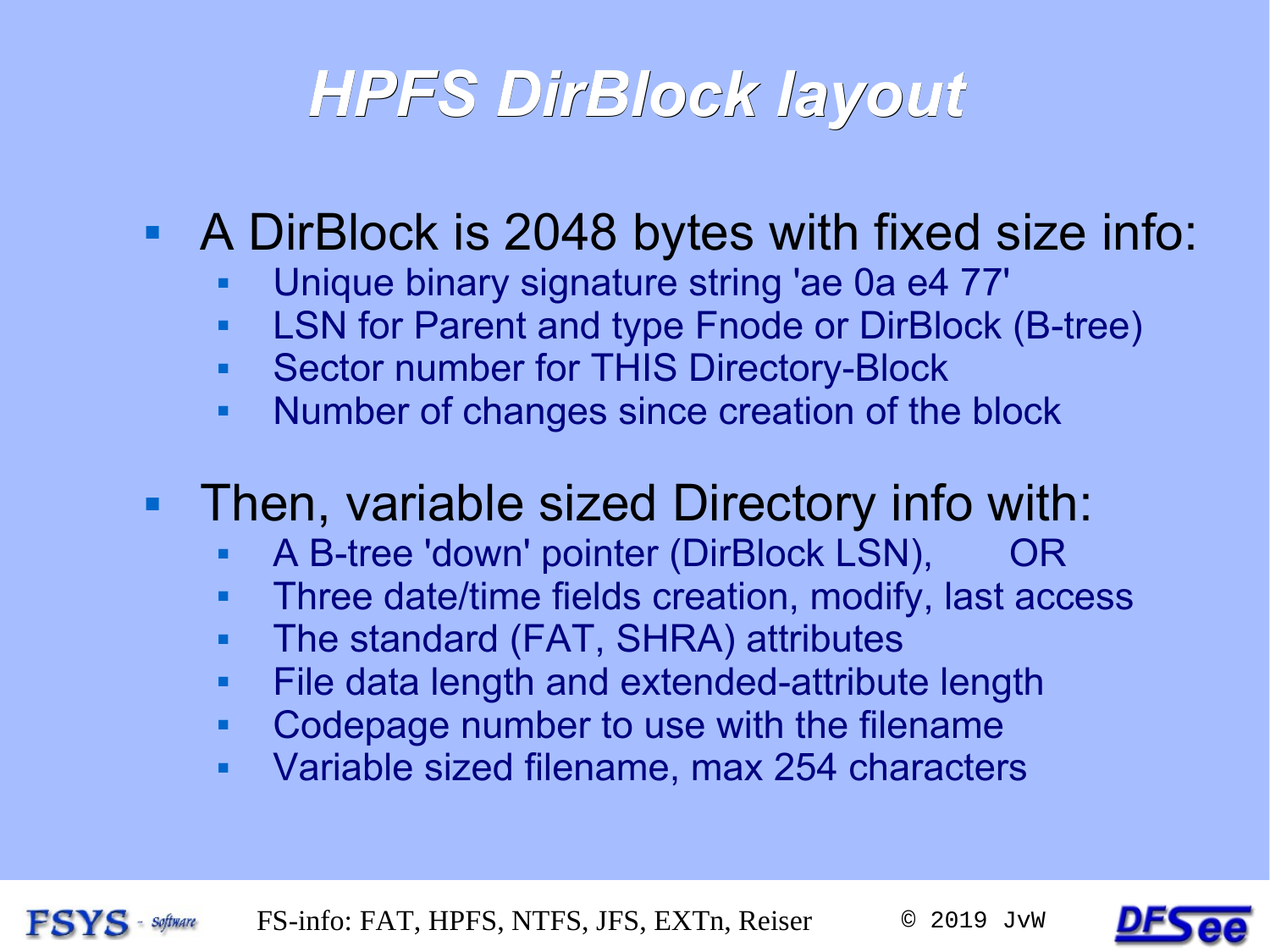#### *HPFS Fragmented File*



**FSYS** - Software

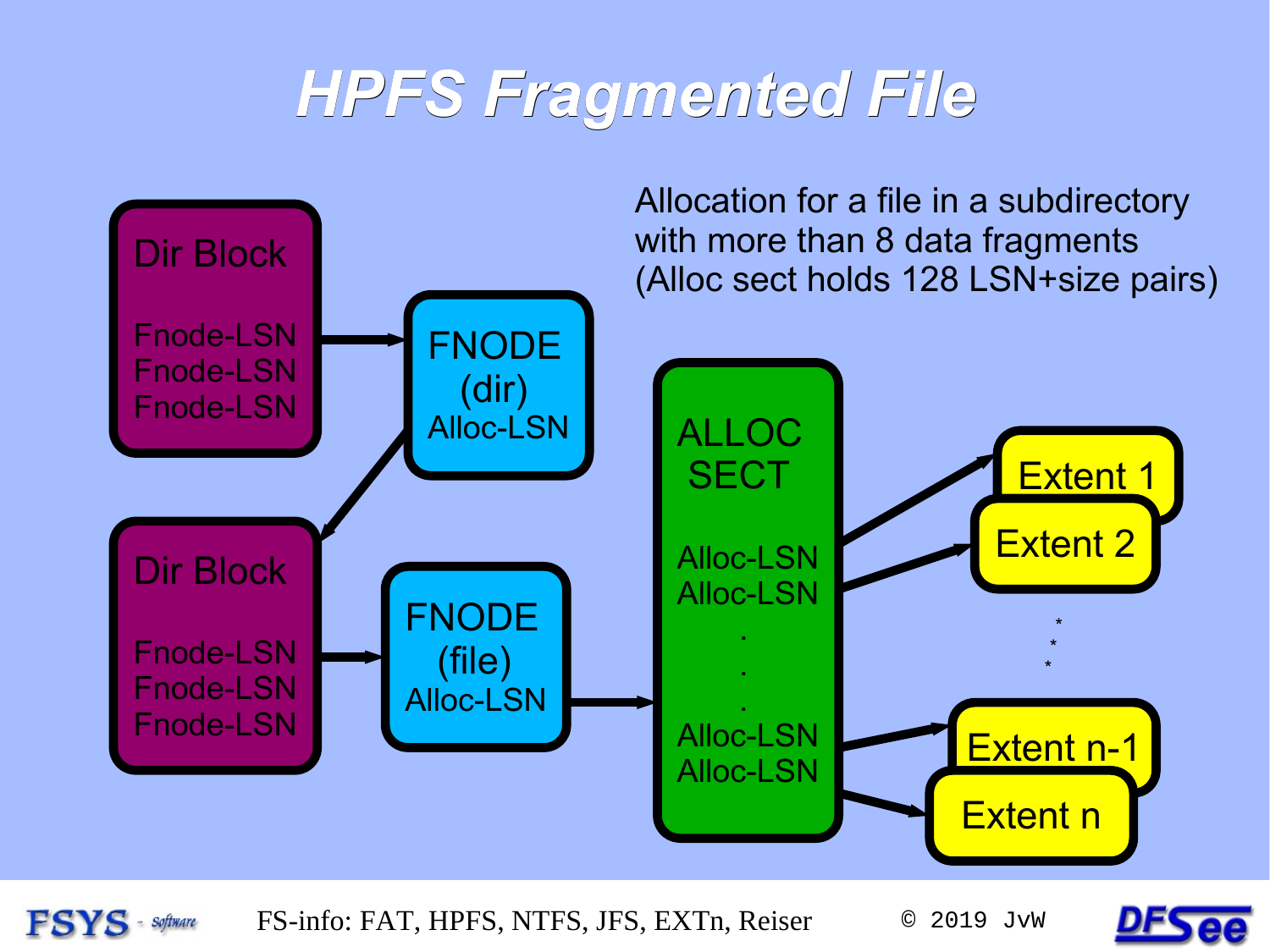#### *HPFS Superblock info*



FS-info: FAT, HPFS, NTFS, JFS, EXTn, Reiser © 2019 JvW

**FSYS** 

 $=$  Software

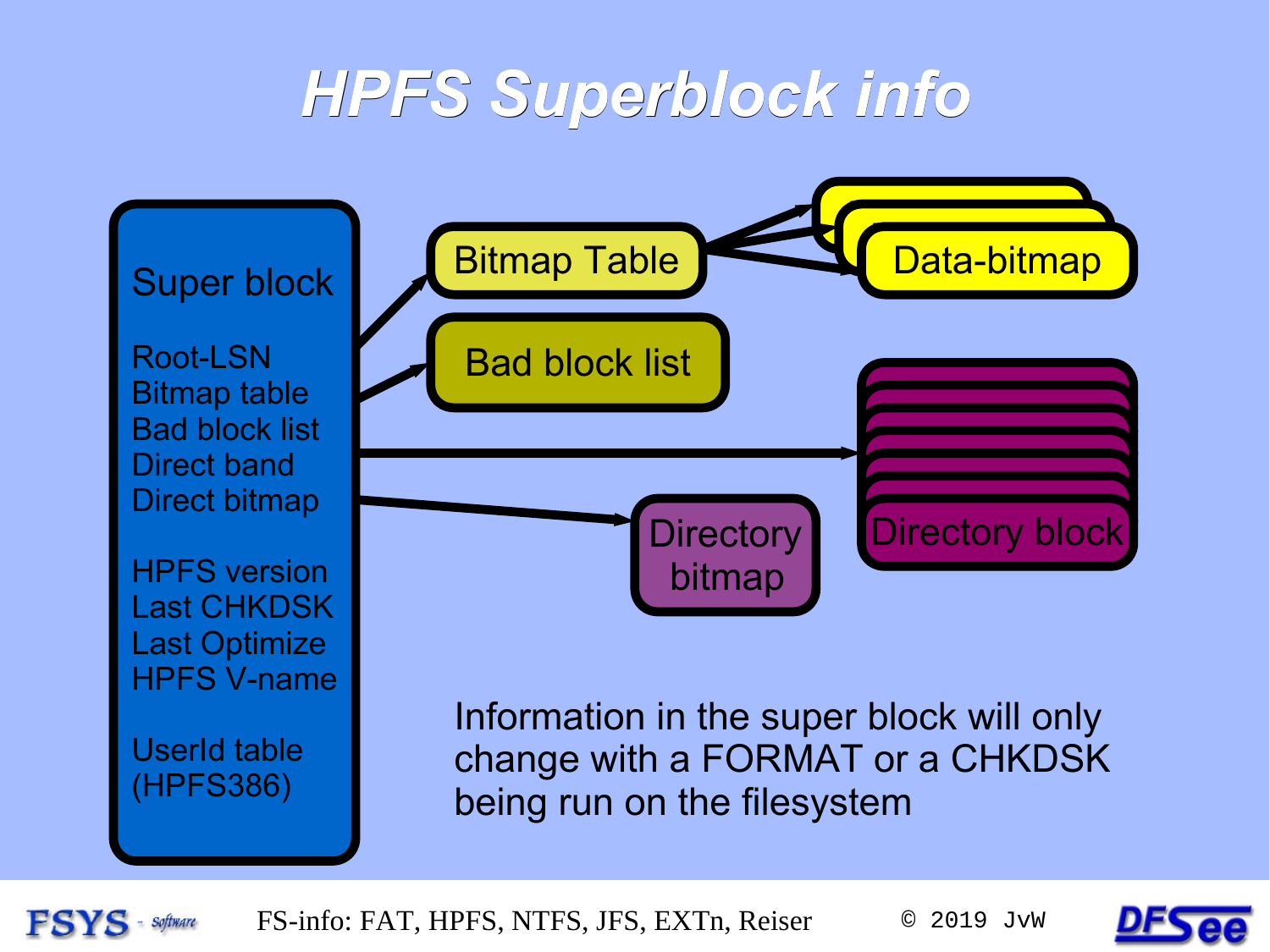#### *HPFS Spareblock info*





FS-info: FAT, HPFS, NTFS, JFS, EXTn, Reiser © 2019 JVW  $=$  Software

**FSYS**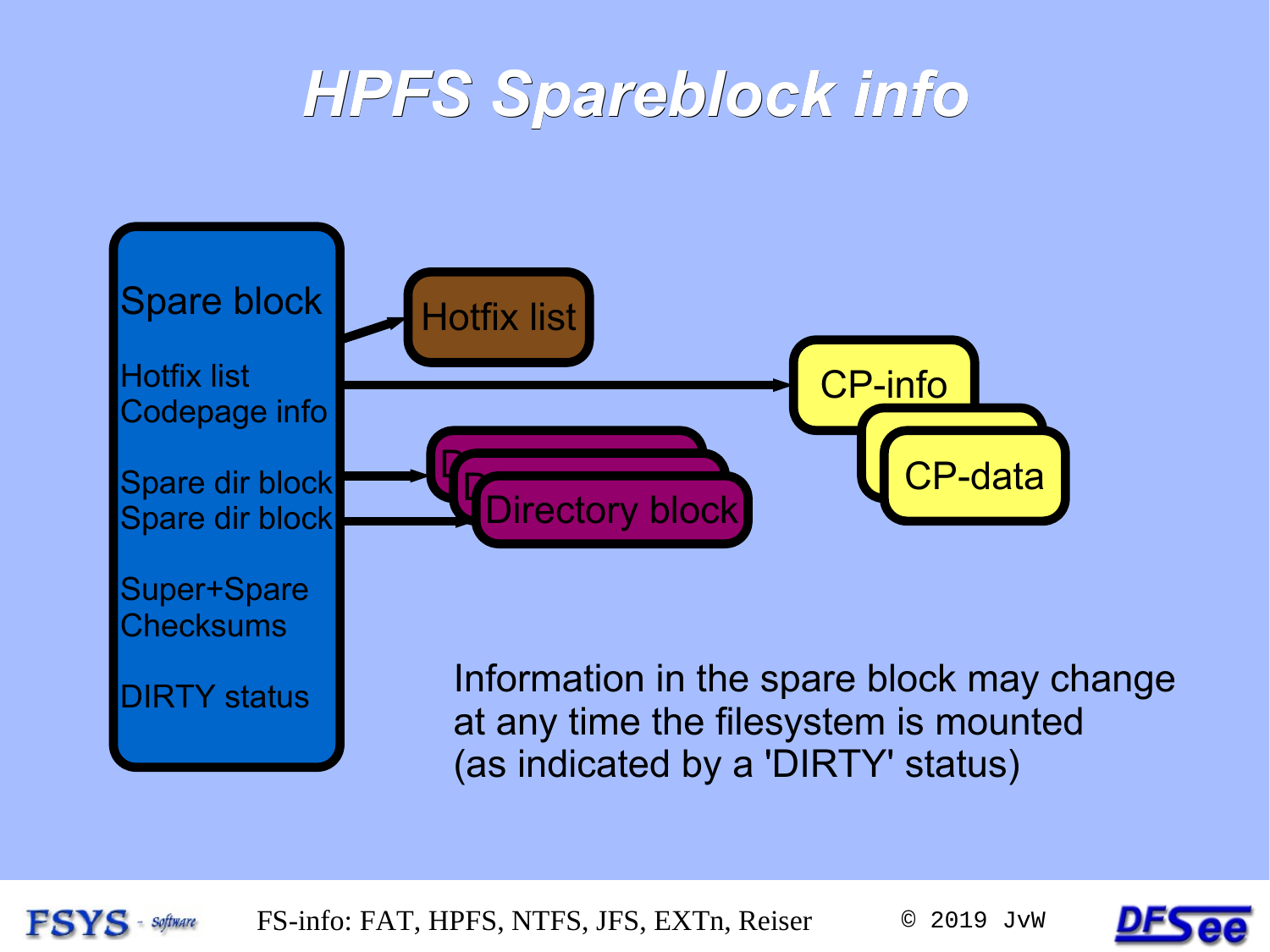## *New Technology File System*

- Design started as new FS for OS/3 (32-bit OS/2) before that was renamed to Windows NT
- Organization is like a database, everything, including the FS administration itself is a FILE represented by an entry in the Master File Table (MFT)
- Can handle extreme sizes due to 64 bit values used
- All data is represented by attribute values, with the file data being the 'default data attribute'. Supports multiple named data streams for a single file.
- **Has native support for OS/2 EA's (as MFT attribute)**



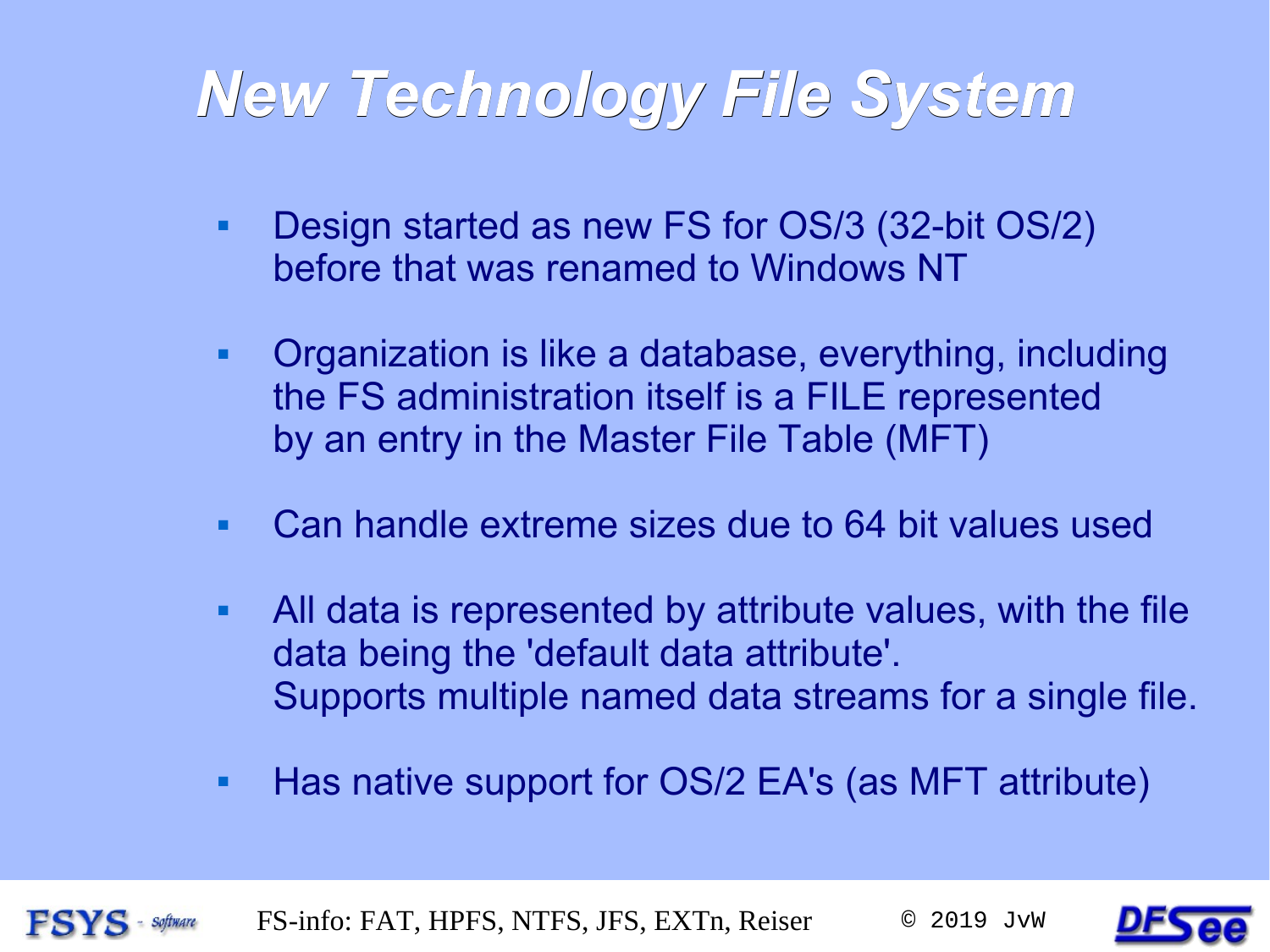

- **FS-size upto 2^64 clusters by design** 
	- Some tools limited to 2048 GiB due to use of 32 bits for sector or cluster numbers
- Allocation in clusters of typically 8 sectors
- **MFT record typical size is 1 KiB** 
	- May hold all data for small files. Larger attributes are stored externally, using runlists for the allocated space
- **Filename of unlimited length, but limited by the** OS itself to a length of 254 characters



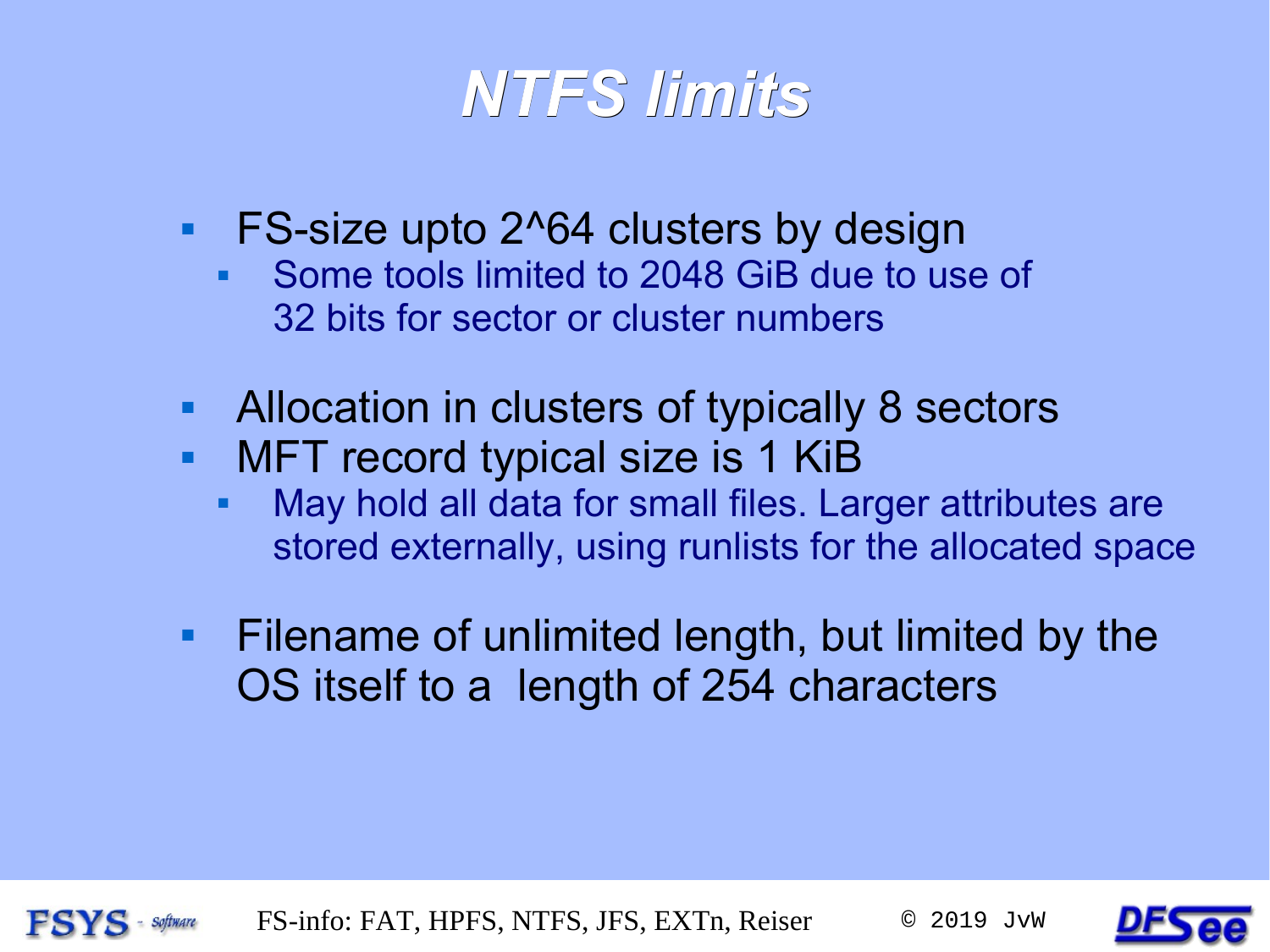

- Uses UNICODE for filenames to allow for any character set (like codepages in HPFS)
- Usually includes a second ASCII 8.3 name too
- The FS keeps a transaction-LOG of all changes to the FS-structures to allow quick recovery and guarantee a consistent filesystem.
	- This makes it a *journaling* filesystem
	- File data itself is NOT part of the journal, so may get lost/damaged after a crash!

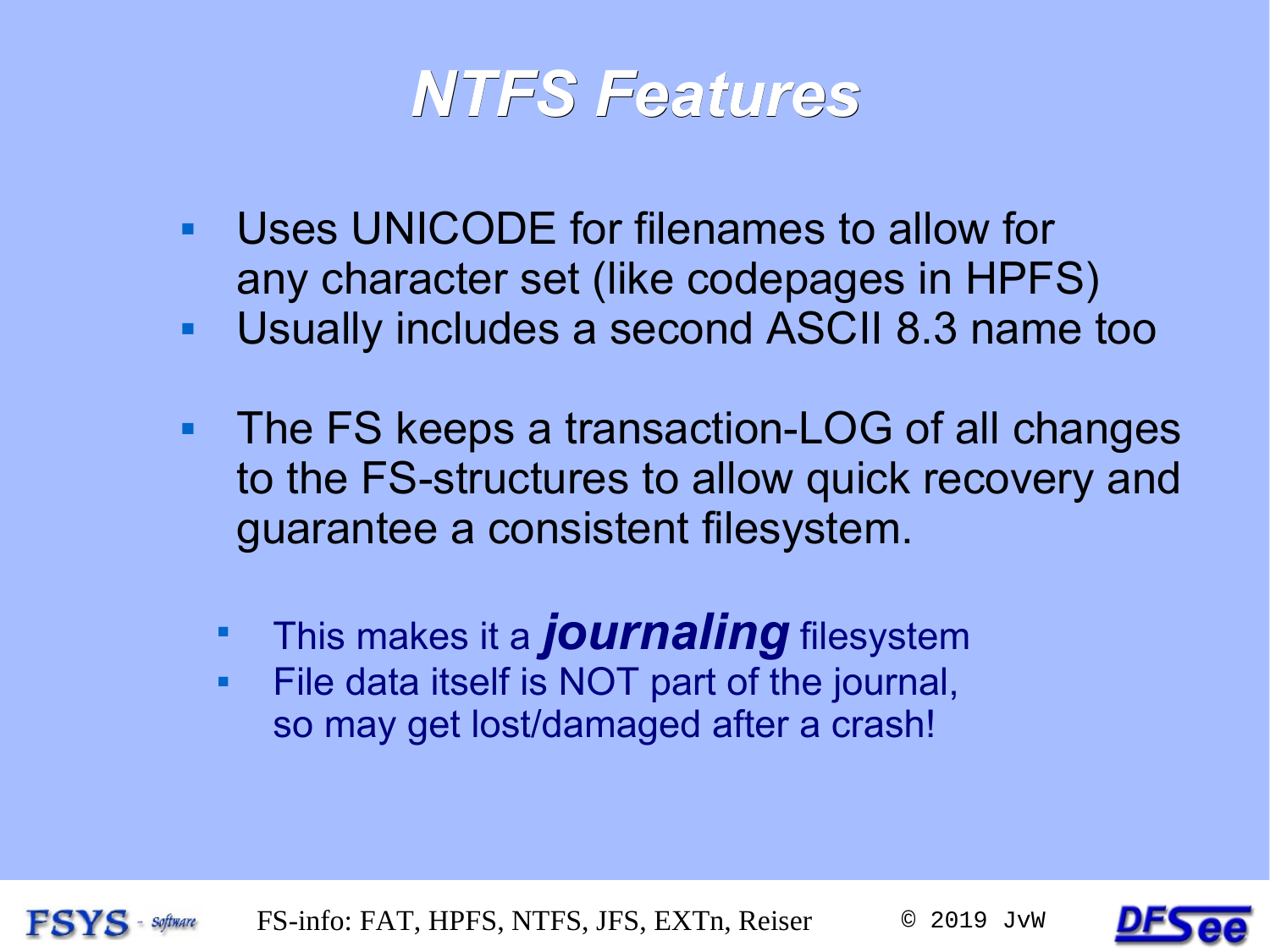## *NTFS Volume layout*



- **Boot sector with NTFS boot code**  Some fixed volume-information, pointer to MFT and MFT-spare
- MFT zone is reserved to reduce fragmentation of the MFT, but will be used for data if FS gets full
- MFT itself is a regular file, so CAN and WILL get fragmented
- Rest of space is for all external attributes (file data), not stored in the MFT records themselves ...

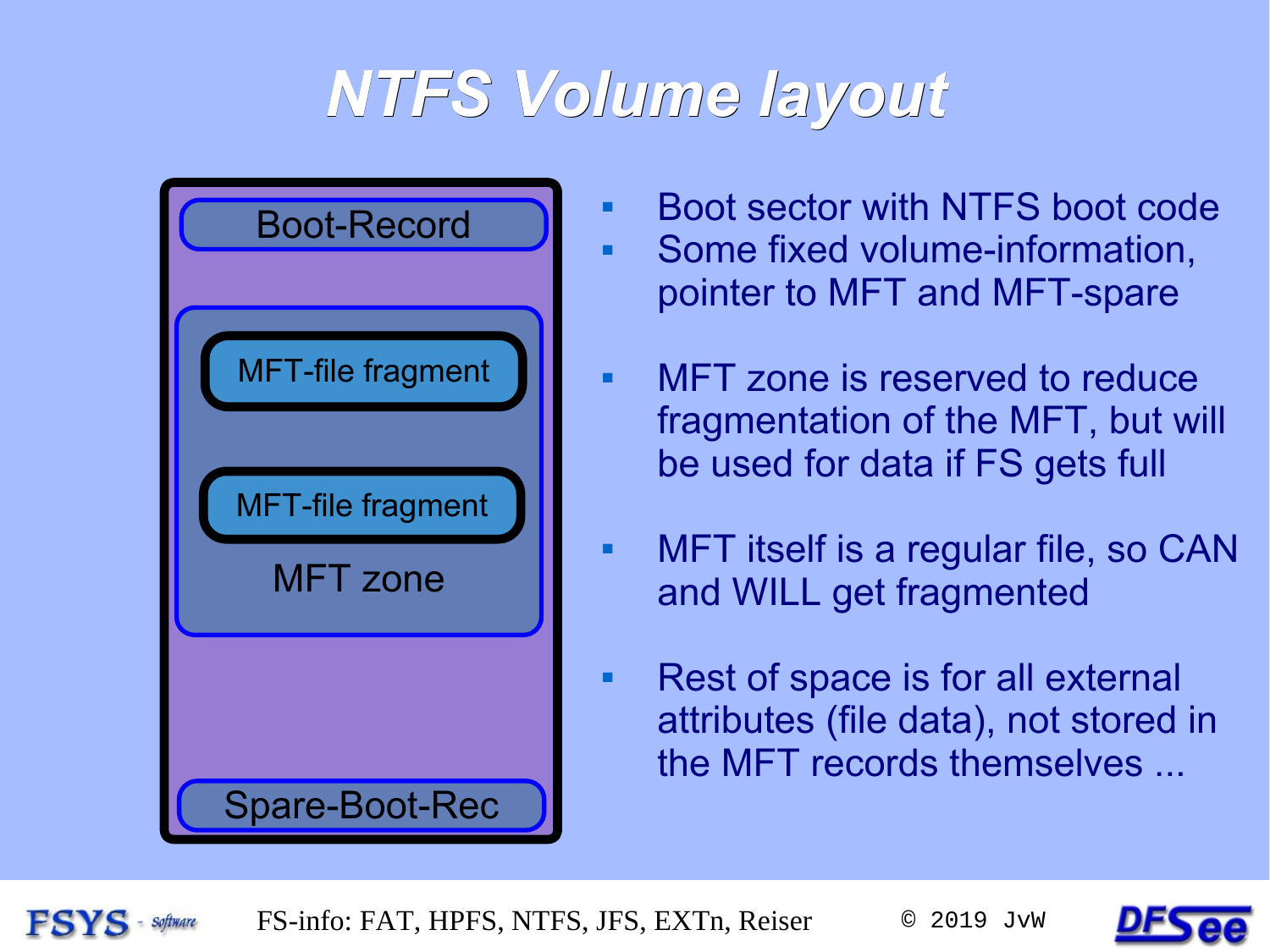#### *NTFS special files*

- 
- 
- 
- 
- 
- 

**FSYS** - Software

- 
- 
- 
- 
- 
- 

 $\bullet$  0 = \$MFT Main MFT file, all files/dirs  $1 = $M$ FTmirr Mirror MFT file, 1<sup>st</sup> 4 entries  $2 = $LogFile$  Journalling log file 3 = \$Volume Global volume information  $\blacksquare$  4 = \$AttrDef Definitions for attribute values  $5 = \sqrt{2}$ • 6 = \$Bitmap Allocation bitmap  $-7 = $$ Boot Boot record  $(8$  KiB at sect 0) • 8 = \$BadClus Bad cluster administration 9 = \$Secure Global Security information  $A = $Upc$ ase Collating and uppercase info  $B = $Extend$  Extended info (NTFS 5, XP)

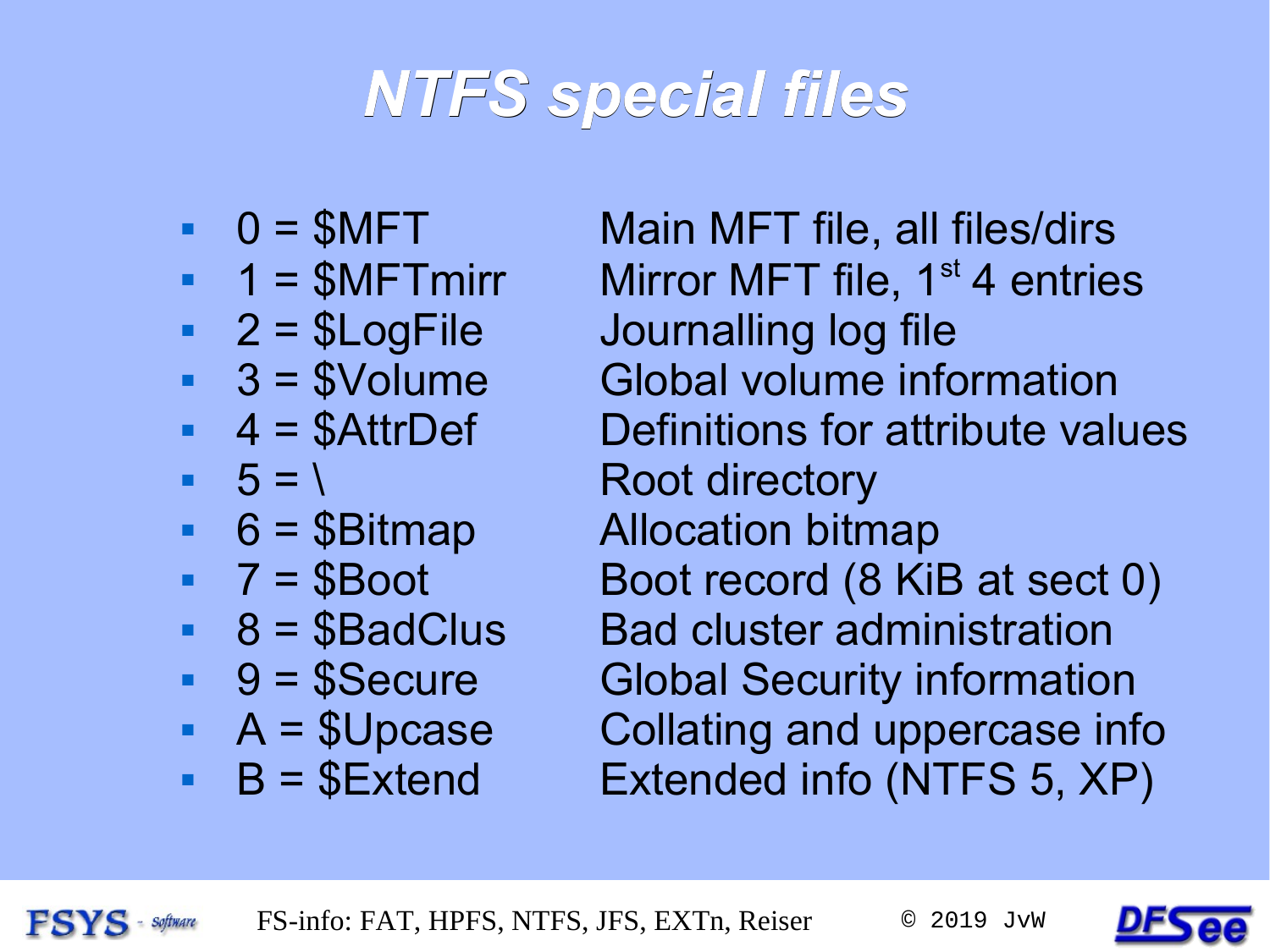## *MFT special file remarks*

- Special files upto MFT-A are fixed, and standard
- MFT B represents a directory with (for XP):
	- \$ObjId Object identification data **SQuota** User space restriction data \$Reparse Reparse points, aliases in the filesystem, much like Unix/Linux soft-links (or WPS shadows)
- MFT numbers up to around 1A are reserved for system file use by the FS itself, after that the first user files will appear



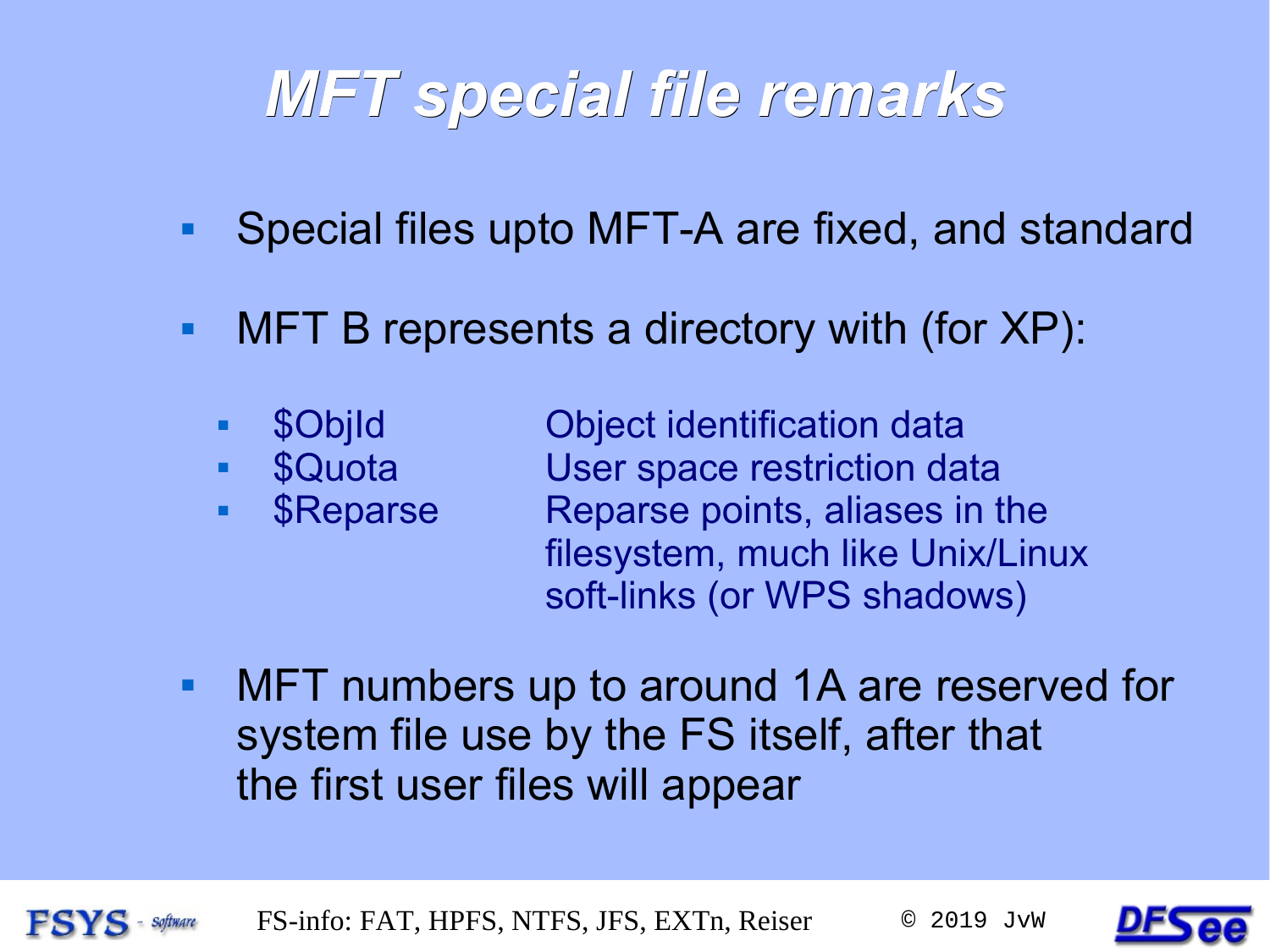#### *MFT record layout*

- The MFT record is of a fixed size (1 KiB) that starts with a fixed header containing:
	- Unique signature string 'FILE'
	- Sequence, generation and 'fixup' information
	- Offset to first dynamic attribute in the record (0x38)
	- Type of the MFT-record, either File or Directory
- **After this a dynamic list of variable sized** attributes follows, these can be either:
	- Ξ Internal (Self contained) when small
	- **External, using an allocation run-list pointing to one** or more clusters being used for the data
	- Sparse, like external, but with 'empty' parts that do NOT take up any space yet, on the disk itself

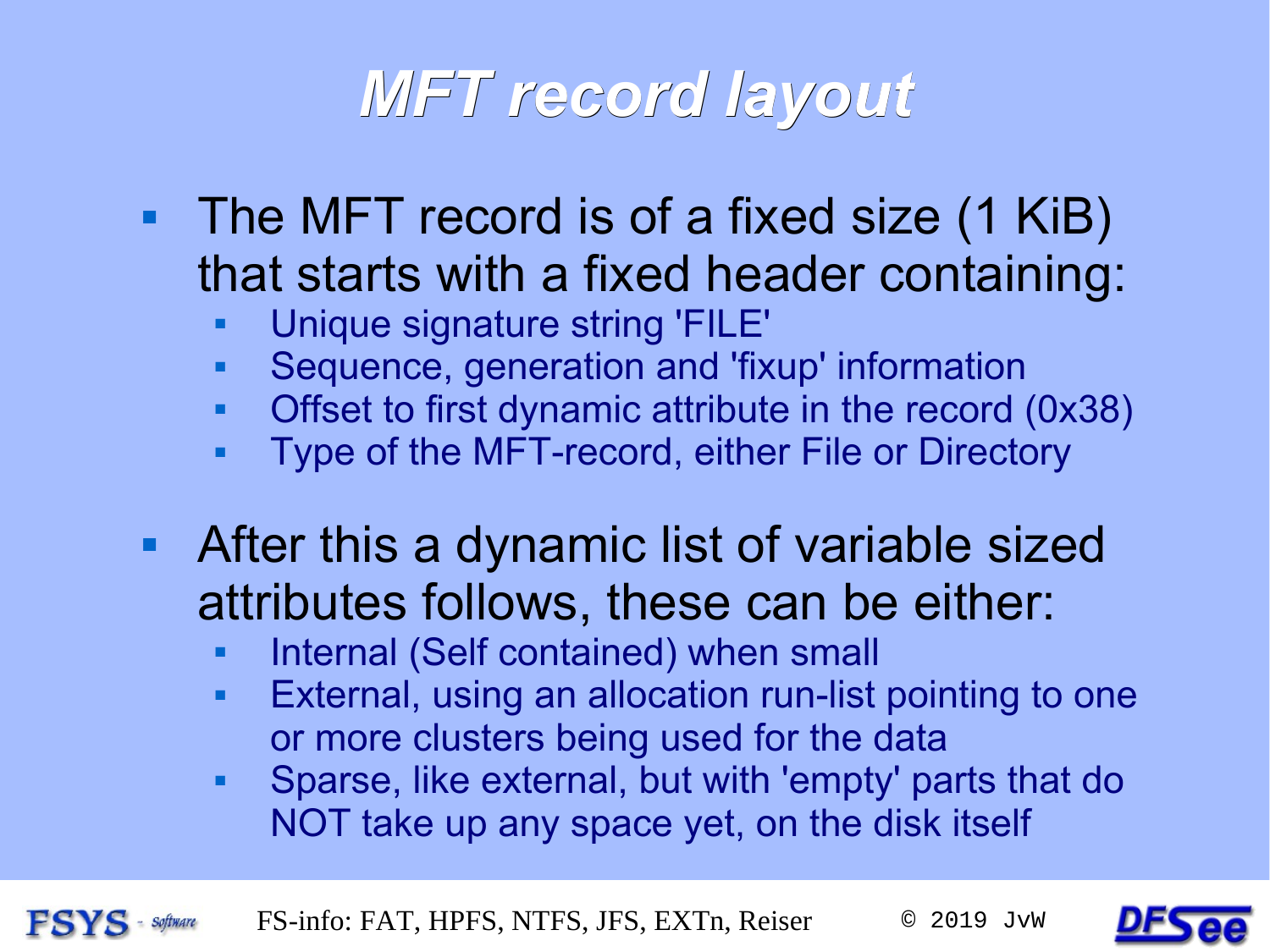#### *MFT attributes (from \$AttrDef)*

- 10 = \$STANDARD\_INFORMATION
- $20 = $ATTRIBUTE$  LIST (group of attributes)
- $-30$  =  $$FILE NAME$
- $-40$  =  $$OBIECT$  ID
- 50 = \$SECURITY\_DESCRIPTOR
- 60 = \$VOLUME\_NAME
- 70 = \$VOLUME INFORMATION
- 80 = \$DATA (default or named data stream)
- 90 = \$INDEX ROOT (B-tree root, directories)
- A0 = \$INDEX LOCATION
- $\bullet$  B0 = \$BITMAP

**FSYS** Software

- C0 = \$REPARSE\_POINT
- D0 = EA\_INFORMATION
- E0 = EA (actual OS/2 extended attribute data)
- $\blacksquare$  100 = LOGGED\_UTILITY\_STREAM

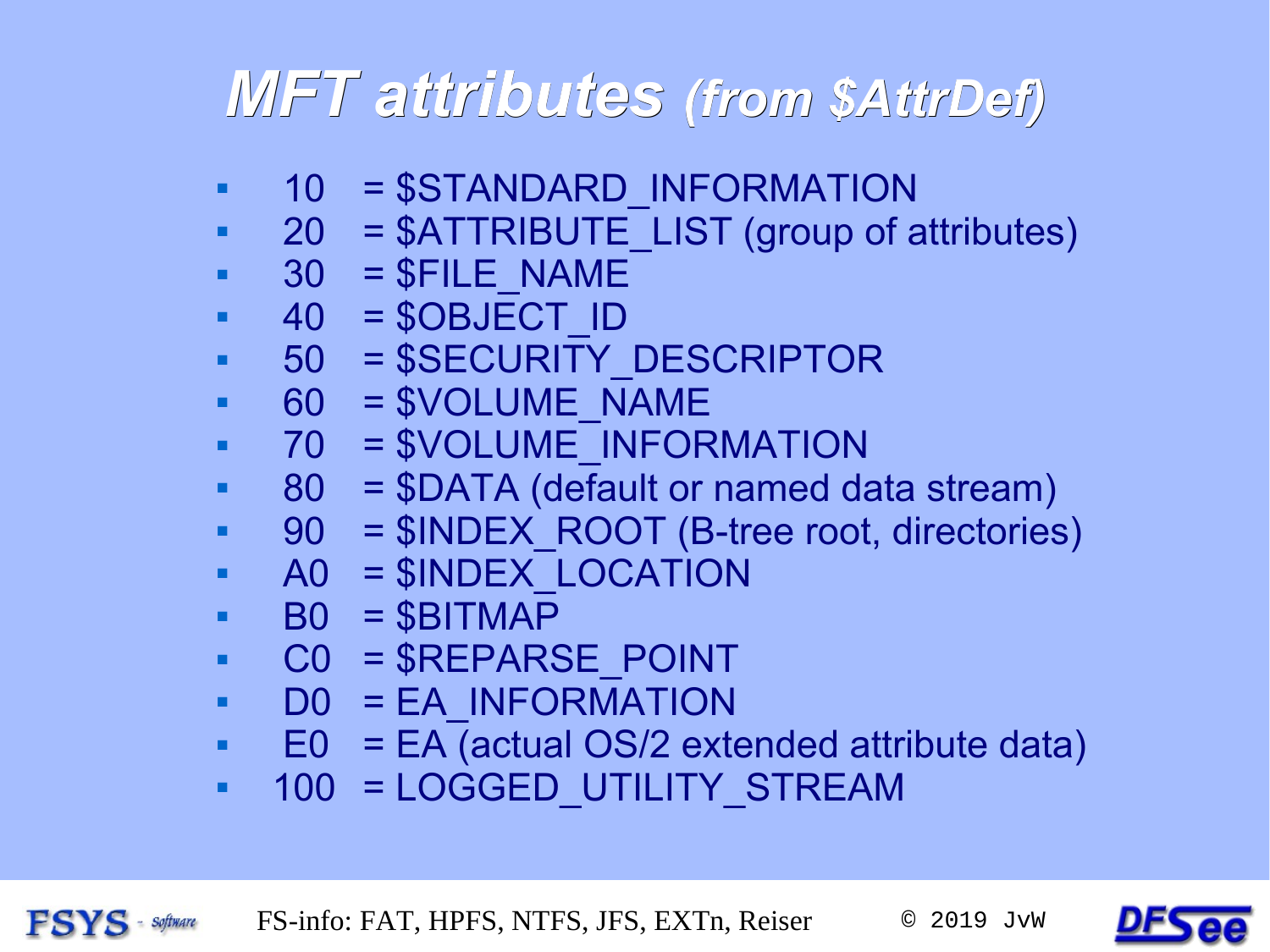#### *Journaled File System*

- **Designed by IBM for its AIX operating system**
- **Based on UNIX-like structure with journaling** and multiple storage area capabilities
- Ported to an OS/2 IFS by IBM to allow huge expandable filesystems with good performance and journalling (fast crash recovery)
- Port released as 'open source' for Linux too (Note: With a few additions, not 100% compatible!)
- **Relies on LVM for some of its functionality**



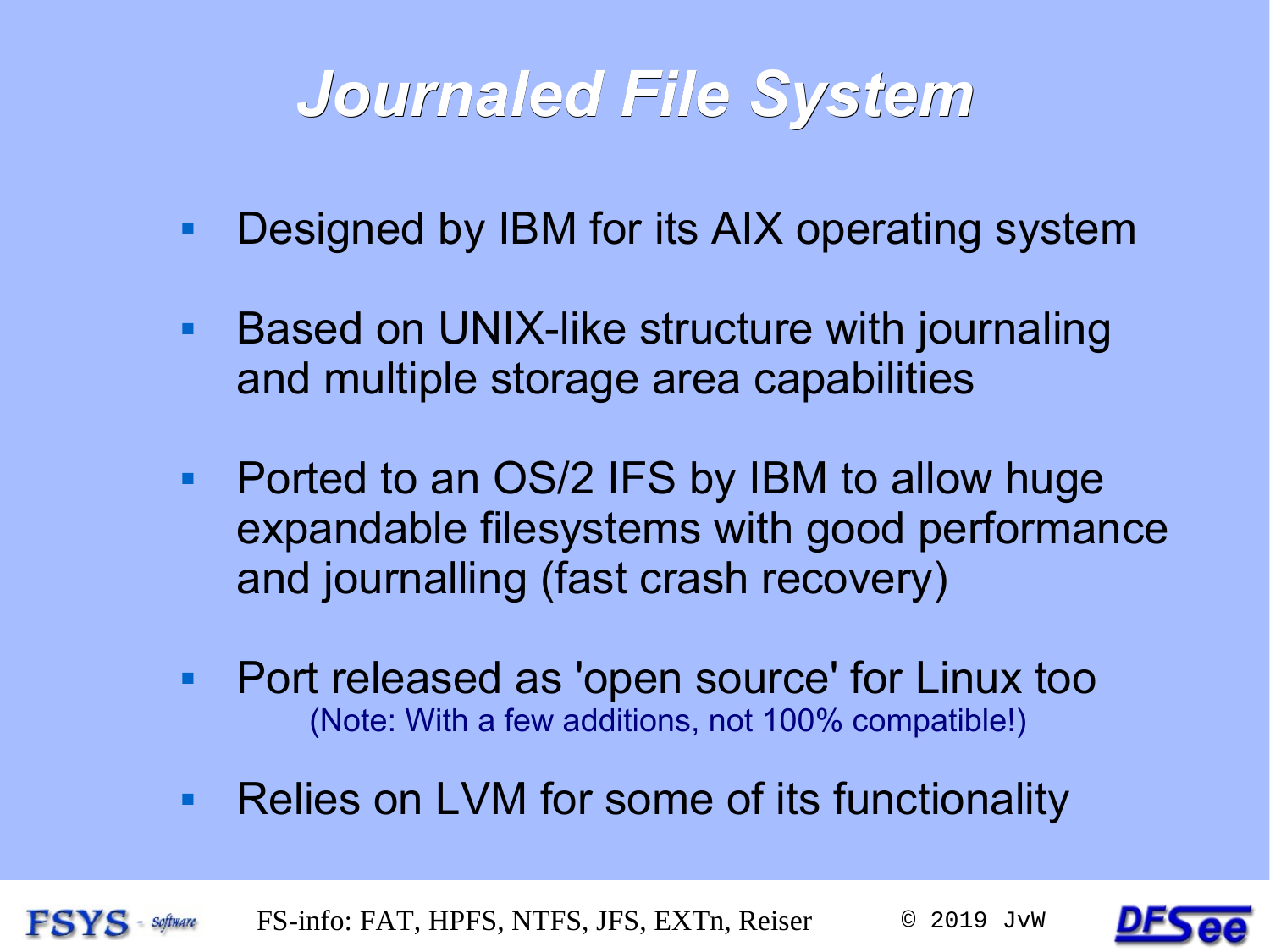#### *JFS Volume layout*



- **Boot sector, standard (label etc)**
- JFS specific volume data with pointers to lots of info :-) **Duplicate of main super block**
- Actual contents is grouped in 'aggregates' of fixed size holding Inode tables and file data

- The 'journal' file area
- **Temporary space for CHKDSK**

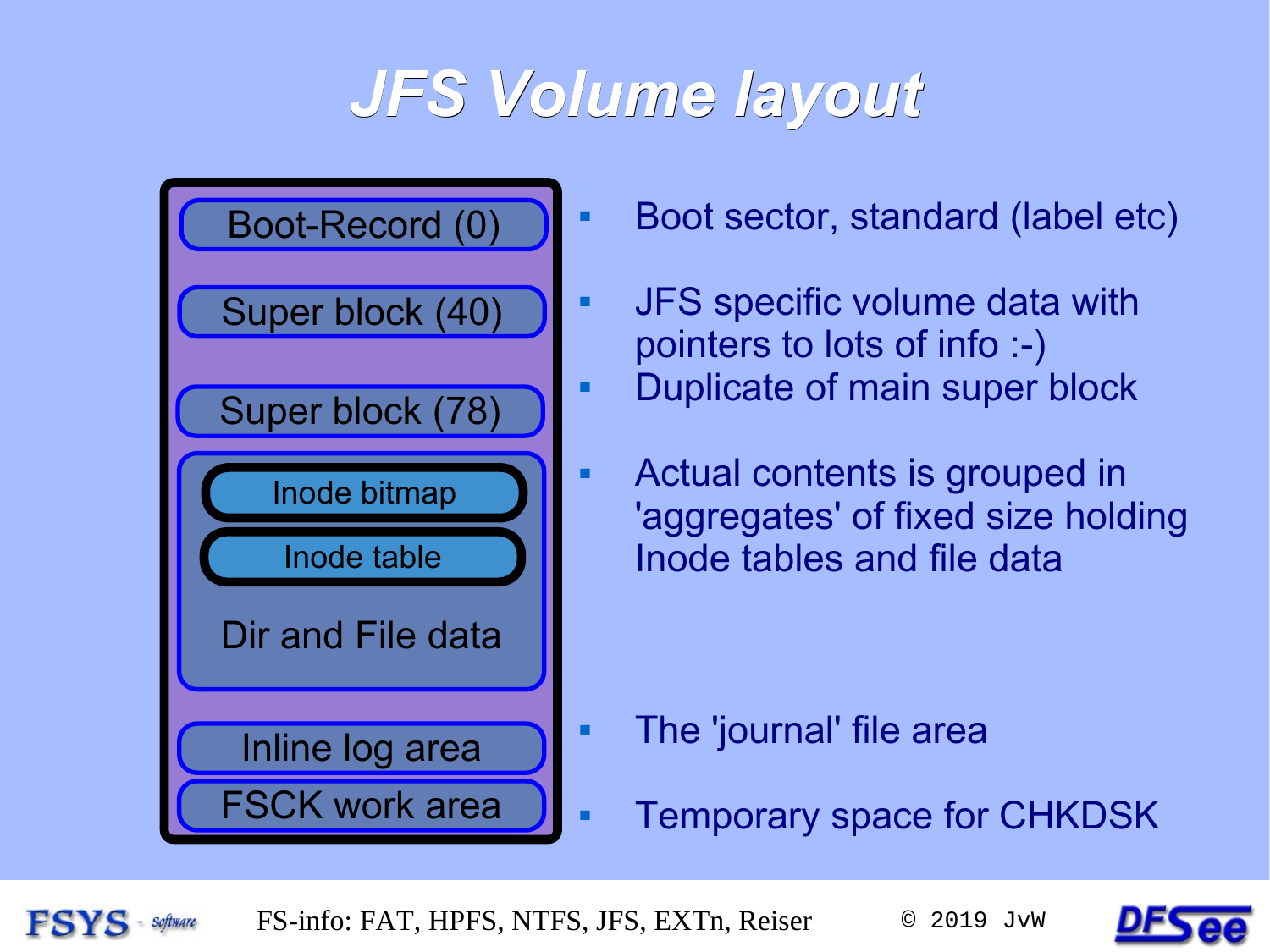## *Extended 2nd FS, Ext2, Ext3, Ext4*

- **Designed by the Linux community, based on** UNIX-like structures with many optimizations for speed and several new features
- No current port for OS/2 (LVM compatible)
- **Like JFS and other Unix derivates, there is** NO redundant filename info in the Inodes, making file recovery much more difficult.
- EXT3 adds a journalling file to EXT2
- EXT4 adds many features, and raises size limits

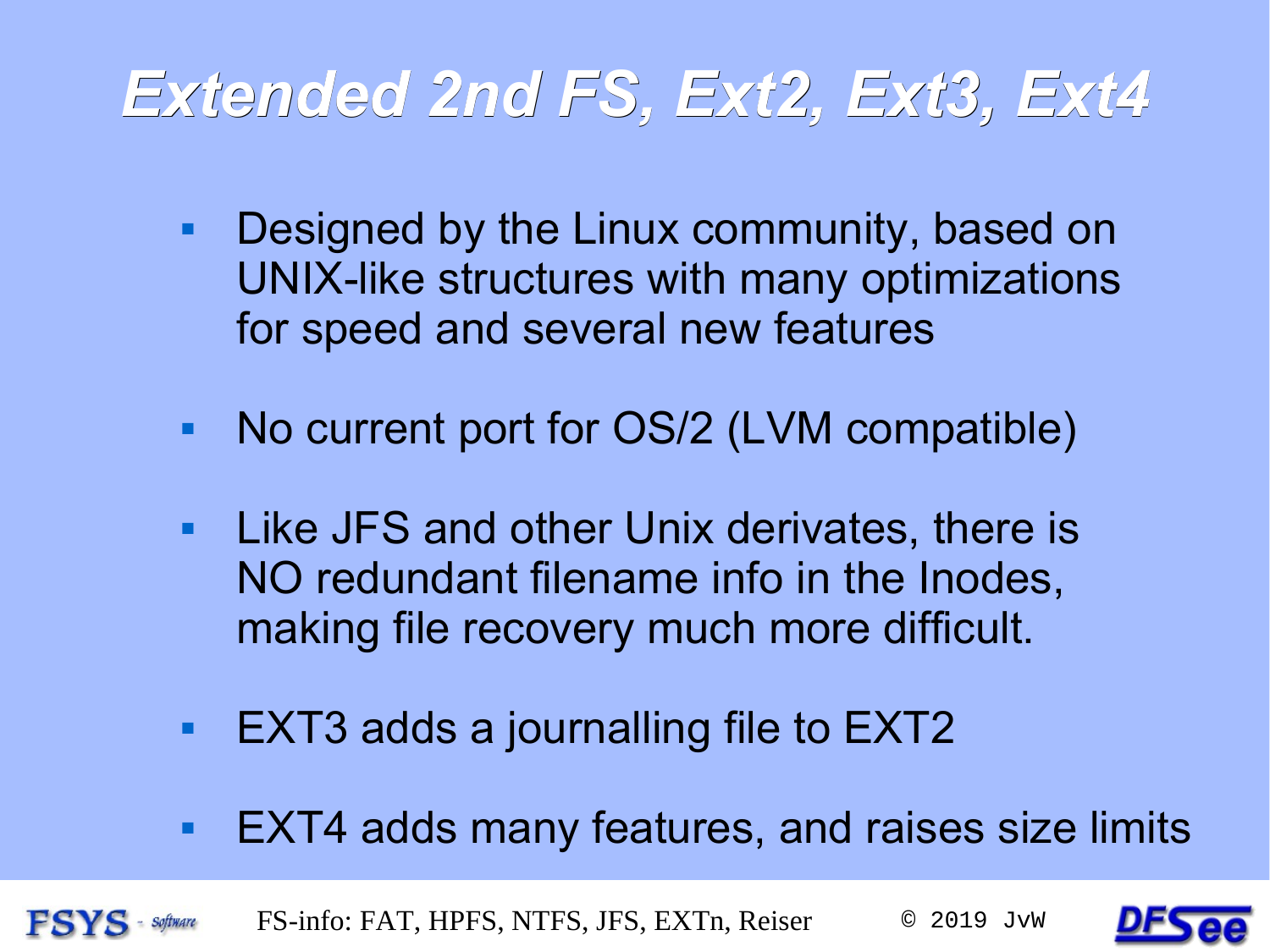#### *EXT2/3/4, Directories and Inodes*

- **Directories are ordinary files, containing a** mapping between filenames and Inodes.
- There can be more than one directory entry pointing to the SAME Inode! (hard links)
- **The Inode contains file attributes including** ownership and a lists of allocated blocks.
	- 12 direct blocks, for files of up to 12 blocks
	- Ξ Indirect, double indirect and triple-indirected blocks
	- Ext4 may also use 'extents', much like runlists



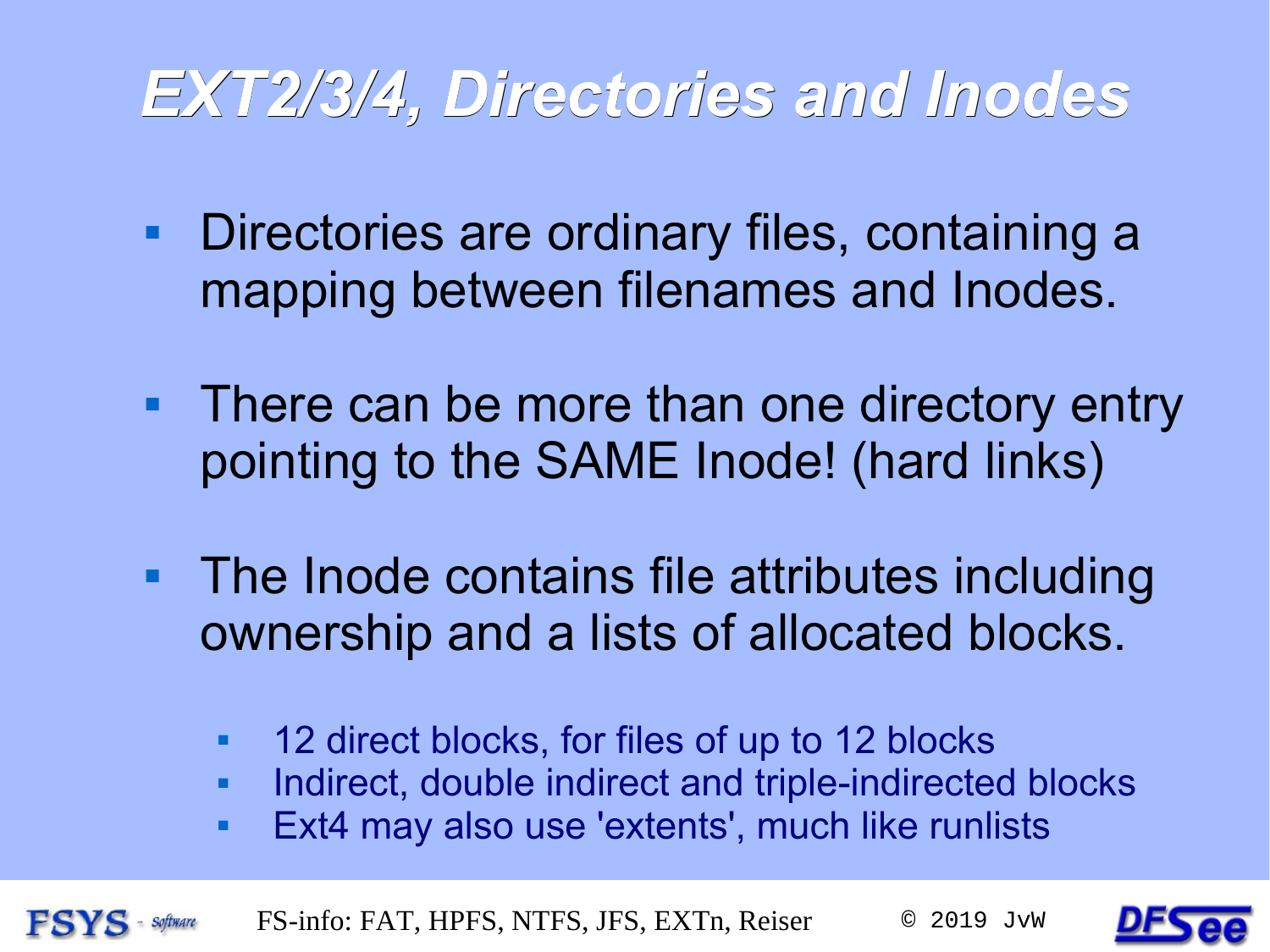#### *EXT2/3/4 Volume layout*



- **Boot sector, normally empty** may contain GRUB(2) or LILO (is at start of the  $1<sup>st</sup>$  block)
- Volume divided up in block-groups with identical layout, each having:
	- A super block copy, can be sparse, with less copies of the super block
	- Group description data
	- **Allocation bitmap for this group**
	- **Usage bitmap for the inodes**
	- **Fixed size Inode table for the group**
	- Rest of group are data blocks
	- **Ext4 may concentrate part of the inform** in specific groups, for performance and to allow larger contiguous files

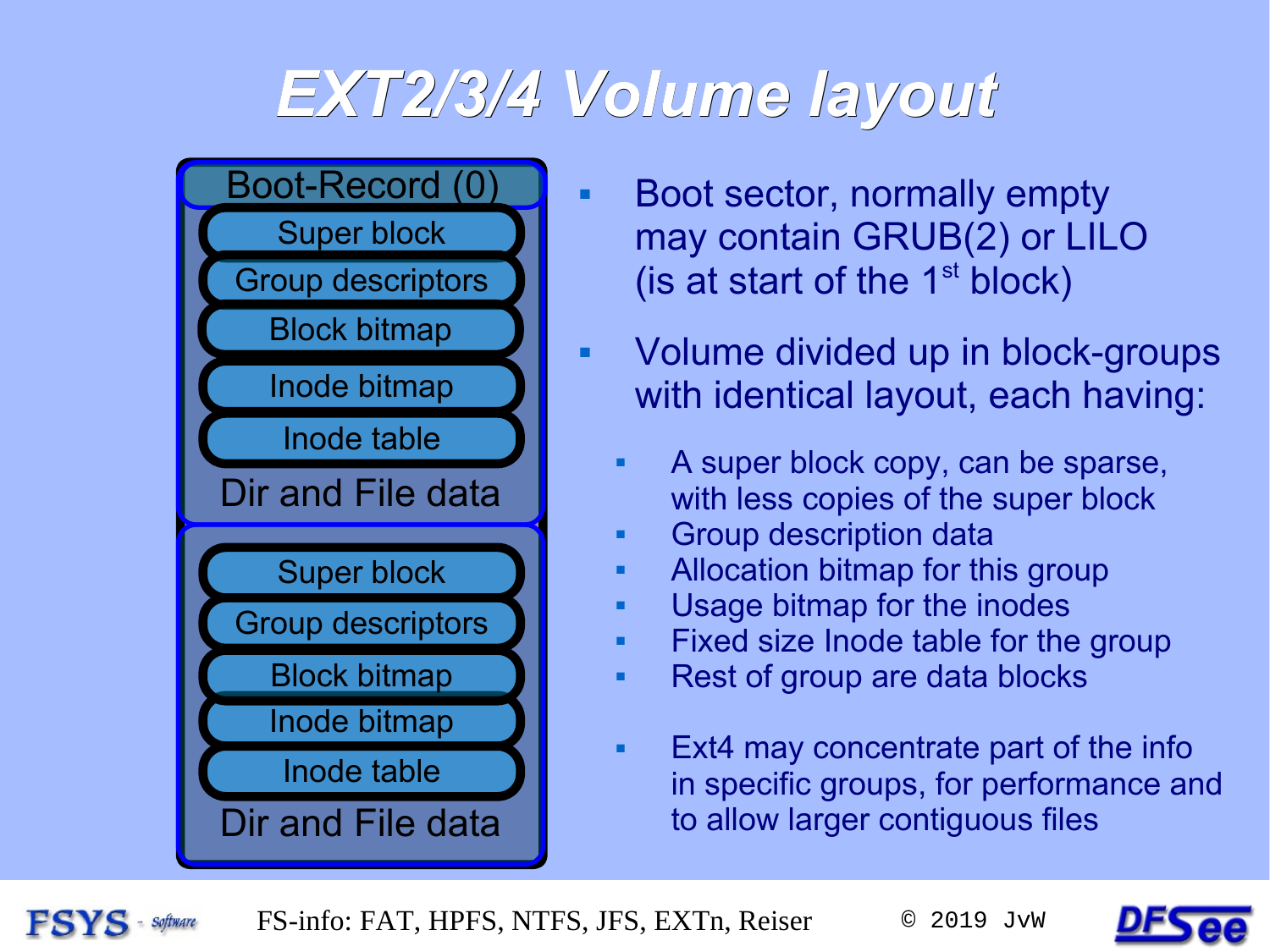

- **Designed by Hans Reiser**
- Based on a database model using a single large tree of information 'nodes'.
- **The keys for the nodes uniquely identify them** and also determine the sequence in the file
- **Space efficient since the nodes are variable in** size, and blocks can be filled up to 100% (blocks may contain data for multiple files)
- **Reiser includes a journalling mechanism**



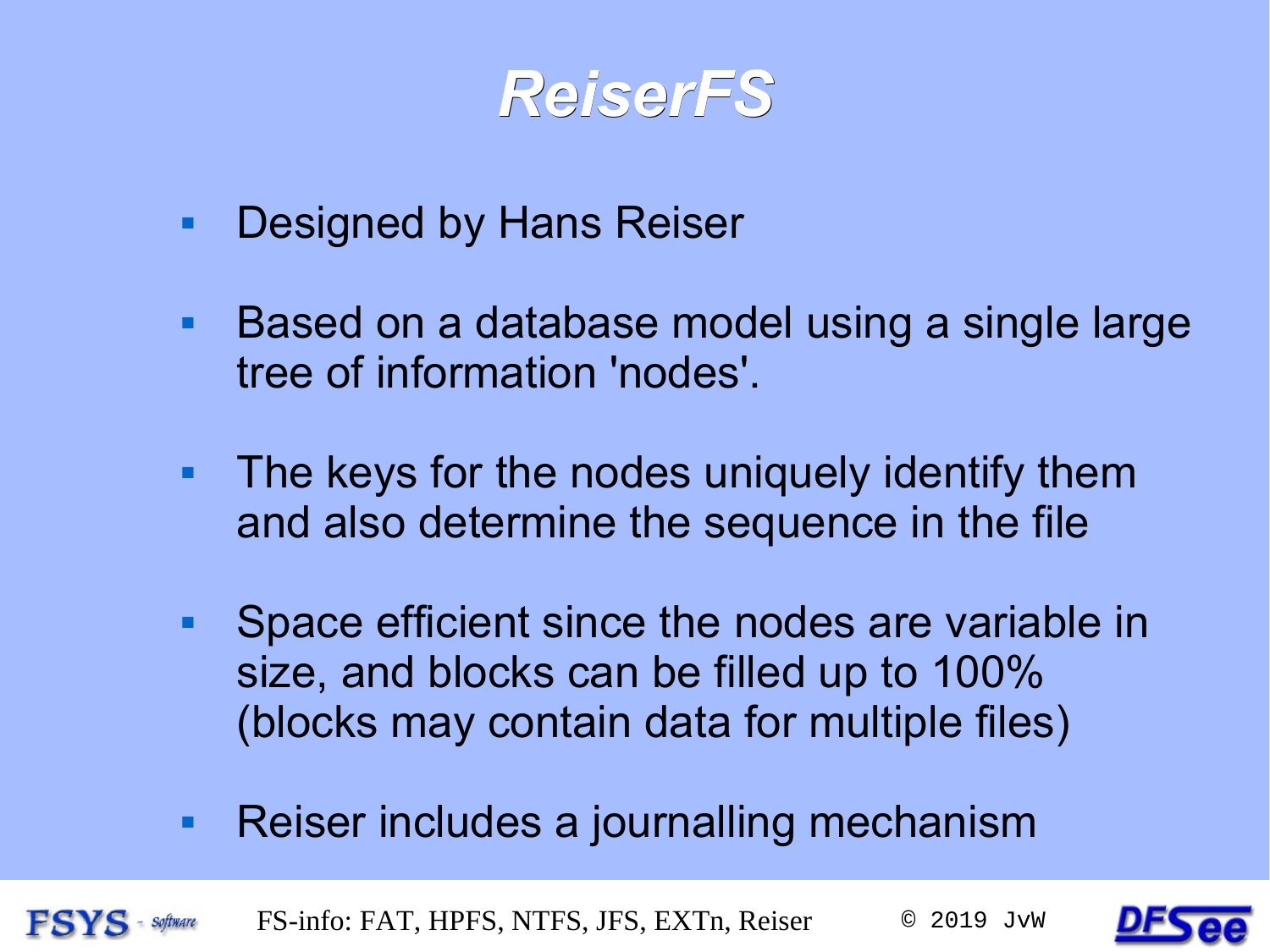#### *ReiserFS Volume layout*



- Boot sector, normally empty my contain GRUB or LILO
	- (is at start of the  $1<sup>st</sup>$  block)
- **There is just ONE super block**
- Volume divided up in equal sized chunks, that can be described with a bitmap of exactly ONE block
	- (32768 blocks for 4Kb block size)
- Rest of the blocks contain tree nodes and leaves, with keys and data areas that contain directory and file data for the volume.